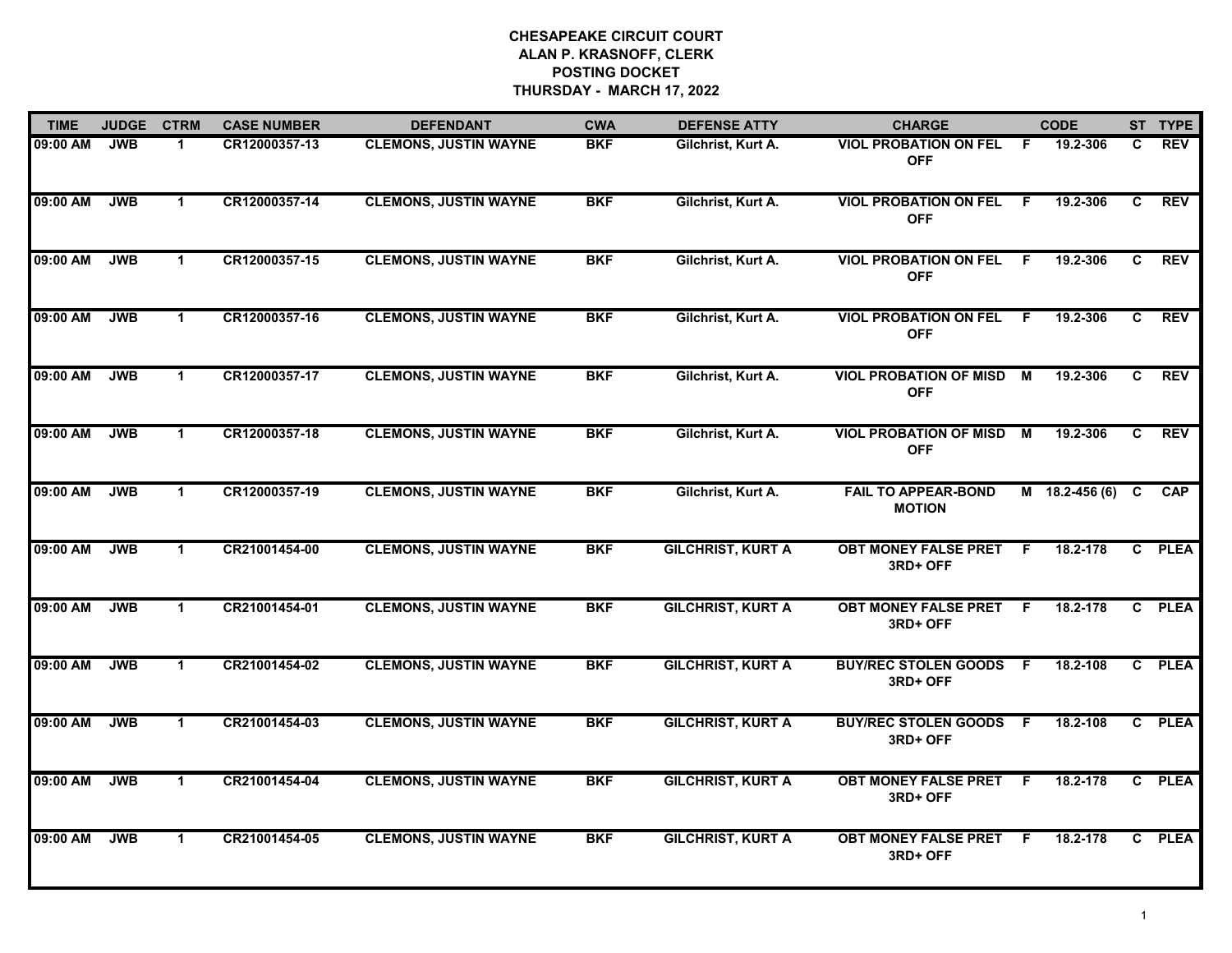| <b>TIME</b> | <b>JUDGE</b> | <b>CTRM</b>          | <b>CASE NUMBER</b> | <b>DEFENDANT</b>                | <b>CWA</b> | <b>DEFENSE ATTY</b>        | <b>CHARGE</b>                                      |              | <b>CODE</b>     |    | ST TYPE         |
|-------------|--------------|----------------------|--------------------|---------------------------------|------------|----------------------------|----------------------------------------------------|--------------|-----------------|----|-----------------|
| 09:00 AM    | <b>JWB</b>   | $\mathbf 1$          | CR21001454-06      | <b>CLEMONS, JUSTIN WAYNE</b>    | <b>BKF</b> | <b>GILCHRIST, KURT A</b>   | <b>REC/BUY STOLEN GDS</b><br><\$1000 2ND+          | F.           | 18.2-104        | C. | <b>PLEA</b>     |
| 09:00 AM    | <b>JWB</b>   | $\mathbf{1}$         | CR21001454-07      | <b>CLEMONS, JUSTIN WAYNE</b>    | <b>BKF</b> | <b>GILCHRIST, KURT A</b>   | <b>BUY/REC STOLEN GOODS</b><br>3RD+ OFF            | -F           | 18.2-108        |    | C PLEA          |
| 09:00 AM    | <b>JWB</b>   | $\mathbf{1}$         | CR22000346-00      | <b>CURTIN, DANIAL PATRICK</b>   | <b>BKF</b> | <b>TINGLE, LESLEE</b>      | <b>BOND APPEAL</b>                                 | $\mathbf{o}$ | $19.2 - 124$    |    | C BOND          |
| 09:00 AM    | <b>JWB</b>   | $\mathbf 1$          | CR20000125-00      | <b>FLOWERS, DAVID TODD</b>      | <b>AHM</b> | <b>OXENHAM, CARA P</b>     | PETIT LARCENY 3RD+ OFF F                           |              | 18.2-96         | C  | $\overline{RR}$ |
| 09:00 AM    | <b>JWB</b>   | $\mathbf{1}$         | CR19001933-00      | <b>GRAY, MICHAEL EDWARD; JR</b> | <b>AHM</b> | <b>MASON, JEREMY C</b>     | <b>FORGING COIN AND BANK F</b><br><b>NOTES</b>     |              | 18.2-170        |    | <b>B</b> SENR   |
| 09:00 AM    | <b>JWB</b>   | $\mathbf{1}$         | CR19001933-01      | <b>GRAY, MICHAEL EDWARD; JR</b> | <b>AHM</b> | <b>MASON, JEREMY C</b>     | <b>OBTAIN MONEY FALSE</b><br><b>PRET &lt;\$500</b> | М            | 18.2-178        |    | <b>B</b> SENR   |
| 09:00 AM    | <b>JWB</b>   | $\mathbf{1}$         | CR19001933-03      | <b>GRAY, MICHAEL EDWARD; JR</b> | <b>AHM</b> | <b>MASON, JEREMY C</b>     | <b>FORGING COIN AND BANK</b><br><b>NOTES</b>       | - F          | 18.2-170        |    | <b>B</b> SENR   |
| 09:00 AM    | <b>JWB</b>   | $\mathbf{1}$         | CR19001933-05      | <b>GRAY, MICHAEL EDWARD; JR</b> | <b>AHM</b> | <b>MASON, JEREMY C</b>     | <b>OBTAIN MONEY FALSE</b><br><b>PRET &lt;\$500</b> | М            | 18.2-178        |    | <b>B</b> SENR   |
| 09:00 AM    | <b>JWB</b>   | $\mathbf 1$          | CR19001933-07      | <b>GRAY, MICHAEL EDWARD; JR</b> | <b>AHM</b> | <b>MASON, JEREMY C</b>     | UTTERING COIN AND BANK F<br><b>NOTES</b>           |              | 18.2-170        |    | <b>B</b> SENR   |
| 09:00 AM    | <b>JWB</b>   | $\mathbf 1$          | CR19001933-08      | <b>GRAY, MICHAEL EDWARD; JR</b> | <b>AHM</b> | <b>MASON, JEREMY C</b>     | <b>OBTAIN MONEY FALSE</b><br><b>PRET &lt;\$500</b> | М            | 18.2-178        |    | <b>B</b> SENR   |
| 09:00 AM    | <b>JWB</b>   | $\mathbf{1}$         | CR19001072-06      | <b>HAMMOND, CEDRIC JAMAR</b>    | <b>AHM</b> | <b>WENTWORTH, RACHEL E</b> | <b>FTA- REST REVIEW;</b>                           |              | $M$ 18.2-456(6) | C  | <b>BOND</b>     |
| 09:00 AM    | <b>JWB</b>   | $\blacktriangleleft$ | CR21001928-00      | <b>JEFFERSON, CHARLES ALVIN</b> | <b>DRT</b> | <b>MUSSONI, ERIK</b>       | <b>POSSESS COCAINE</b>                             | F.           | 18.2-250        | B  | <b>MOT</b>      |
| 09:00 AM    | <b>JWB</b>   | $\mathbf 1$          | CR20001068-00      | <b>MAWUSI, ARCHIE SALIM</b>     | <b>AHM</b> | Black, Hugh E.; III        | <b>POSSESS COCAINE</b>                             | F.           | 18.2-250        | F. | <b>DD</b>       |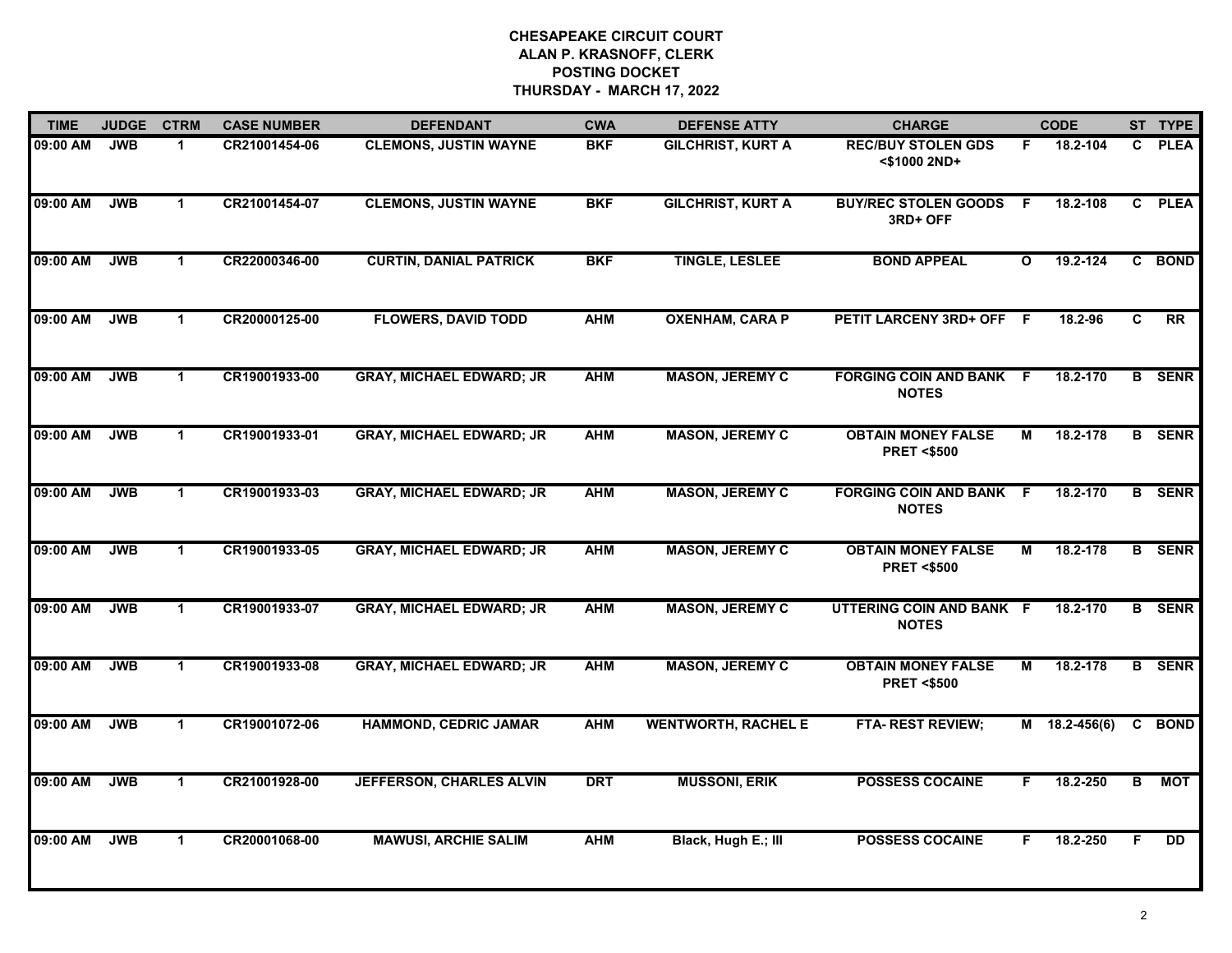| <b>TIME</b> | <b>JUDGE</b> | <b>CTRM</b>  | <b>CASE NUMBER</b> | <b>DEFENDANT</b>                   | <b>CWA</b> | <b>DEFENSE ATTY</b>     | <b>CHARGE</b>                                       |    | <b>CODE</b>    |                         | ST TYPE       |
|-------------|--------------|--------------|--------------------|------------------------------------|------------|-------------------------|-----------------------------------------------------|----|----------------|-------------------------|---------------|
| 09:00 AM    | <b>JWB</b>   | $\mathbf 1$  | CR20001068-01      | <b>MAWUSI, ARCHIE SALIM</b>        | <b>AHM</b> | Black, Hugh E.; III     | <b>POSSESS HEROIN</b>                               | F. | 18.2-250       | F                       | <b>DD</b>     |
| 09:00 AM    | <b>JWB</b>   | $\mathbf{1}$ | CR21001907-00      | <b>MAZELL, EDDIE KEATH</b>         | <b>BKF</b> | <b>SPARTZ, SARA M</b>   | <b>UNAUTH USE OF MOTOR</b><br><b>VEH - FEL</b>      | F  | A.18.2-102     | B                       | <b>PLEA</b>   |
| 09:00 AM    | <b>JWB</b>   | $\mathbf{1}$ | CR21000717-00      | <b>MCKEOWN, MICHELLE CATHERINE</b> | <b>BKF</b> | Black, Hugh E.; III     | <b>ATTEMPT MALICIOUS</b><br><b>WOUNDING</b>         | F. | 18.2-51        | B                       | <b>MOT</b>    |
| 09:00 AM    | <b>JWB</b>   | 1            | CR21000717-01      | <b>MCKEOWN, MICHELLE CATHERINE</b> | <b>BKF</b> | Black, Hugh E.; III     | <b>PETIT LARCENY 1ST</b>                            | M  | 18.2-96        | в                       | <b>MOT</b>    |
| 09:00 AM    | <b>JWB</b>   | $\mathbf 1$  | CR21000717-02      | <b>MCKEOWN, MICHELLE CATHERINE</b> | <b>BKF</b> | Black, Hugh E.; III     | ELUDE/DISREGARD POLICE F 46.2-817(B)                |    |                | В                       | MOT           |
| 09:00 AM    | <b>JWB</b>   | $\mathbf 1$  | CR21001496-00      | <b>MCKEOWN, MICHELLE CATHERINE</b> | <b>BKF</b> | Black, Hugh E.; III     | <b>ASSAULT: MALIC; VICTIM</b><br><b>INJURED</b>     | -F | $18.2 - 51.2$  | C                       | <b>MOT</b>    |
| 09:00 AM    | <b>JWB</b>   | $\mathbf{1}$ | CR21001496-01      | <b>MCKEOWN, MICHELLE CATHERINE</b> | <b>BKF</b> | Black, Hugh E.; III     | <b>TORTURE/MAIM DOG OR</b><br><b>CAT</b>            | F. | $3.2 - 6570$   | C                       | <b>MOT</b>    |
| 09:00 AM    | <b>JWB</b>   | $\mathbf{1}$ | CR21001496-02      | <b>MCKEOWN, MICHELLE CATHERINE</b> | <b>BKF</b> | Black, Hugh E.; III     | HIT & RUN W/<br><b>DEATH/INJURY</b>                 | F. | $D.46.2 - 894$ | C                       | <b>MOT</b>    |
| 09:00 AM    | <b>JWB</b>   | $\mathbf{1}$ | CR20000226-00      | POWERS, WILLIAM ROSS; JR           | <b>BKF</b> | <b>BOUCHARD, JULIAN</b> | <b>OBTAIN MONEY FALSE</b><br><b>PRET &gt;=\$500</b> | F. | 18.2-178       | B                       | <b>PLEA</b>   |
| 09:00 AM    | <b>JWB</b>   | $\mathbf 1$  | CR20000226-01      | <b>POWERS, WILLIAM ROSS; JR</b>    | <b>BKF</b> | <b>BOUCHARD, JULIAN</b> | <b>OBTAIN MONEY FALSE</b><br><b>PRET &gt;=\$500</b> | F. | 18.2-178       |                         | <b>B</b> PLEA |
| 09:00 AM    | <b>JWB</b>   | $\mathbf 1$  | CR20000226-02      | <b>POWERS, WILLIAM ROSS; JR</b>    | <b>BKF</b> | <b>BOUCHARD, JULIAN</b> | <b>OBTAIN MONEY FALSE</b><br><b>PRET &gt;=\$500</b> | F. | 18.2-178       |                         | <b>B</b> PLEA |
| 09:00 AM    | <b>JWB</b>   | $\mathbf{1}$ | CR20000226-03      | <b>POWERS, WILLIAM ROSS; JR</b>    | <b>BKF</b> | <b>BOUCHARD, JULIAN</b> | <b>OBTAIN MONEY FALSE</b><br><b>PRET &gt;=\$500</b> | F. | 18.2-178       | $\overline{\mathbf{B}}$ | <b>PLEA</b>   |
| 09:00 AM    | <b>JWB</b>   | $\mathbf{1}$ | CR20000226-04      | POWERS, WILLIAM ROSS; JR           | <b>BKF</b> | <b>BOUCHARD, JULIAN</b> | <b>OBTAIN MONEY FALSE</b><br><b>PRET &gt;=\$500</b> | F  | 18.2-178       | B                       | <b>PLEA</b>   |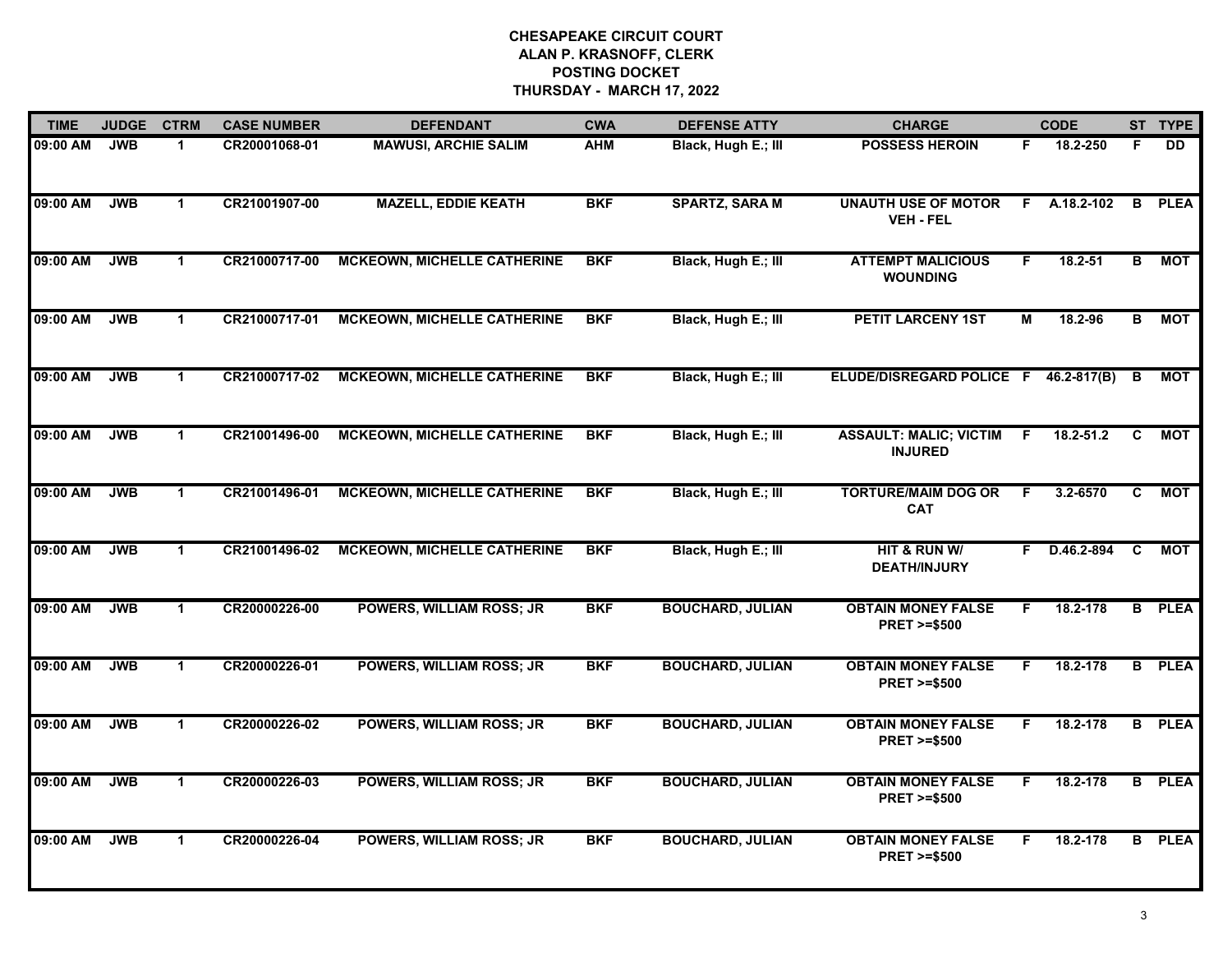| <b>TIME</b> | <b>JUDGE</b> | <b>CTRM</b>          | <b>CASE NUMBER</b> | <b>DEFENDANT</b>                | <b>CWA</b> | <b>DEFENSE ATTY</b>     | <b>CHARGE</b>                                       |    | <b>CODE</b> |    | ST TYPE     |
|-------------|--------------|----------------------|--------------------|---------------------------------|------------|-------------------------|-----------------------------------------------------|----|-------------|----|-------------|
| 09:00 AM    | <b>JWB</b>   | $\blacktriangleleft$ | CR20000226-05      | POWERS, WILLIAM ROSS; JR        | <b>BKF</b> | <b>BOUCHARD, JULIAN</b> | <b>OBTAIN MONEY FALSE</b><br><b>PRET &gt;=\$500</b> | F. | 18.2-178    | в  | <b>PLEA</b> |
| 09:00 AM    | <b>JWB</b>   | $\mathbf 1$          | CR20000226-06      | POWERS, WILLIAM ROSS; JR        | <b>BKF</b> | <b>BOUCHARD, JULIAN</b> | <b>OBTAIN MONEY FALSE</b><br><b>PRET &gt;=\$500</b> | F  | 18.2-178    | B. | <b>PLEA</b> |
| 09:00 AM    | <b>JWB</b>   | $\mathbf 1$          | CR20000226-07      | <b>POWERS, WILLIAM ROSS; JR</b> | <b>BKF</b> | <b>BOUCHARD, JULIAN</b> | <b>OBTAIN MONEY FALSE</b><br><b>PRET &gt;=\$500</b> | F. | 18.2-178    | B  | <b>PLEA</b> |
| 09:00 AM    | <b>JWB</b>   | $\mathbf 1$          | CR20000226-08      | <b>POWERS, WILLIAM ROSS; JR</b> | <b>BKF</b> | <b>BOUCHARD, JULIAN</b> | <b>OBTAIN MONEY FALSE</b><br><b>PRET &gt;=\$500</b> | F. | 18.2-178    | B. | <b>PLEA</b> |
| 09:00 AM    | <b>JWB</b>   | $\blacktriangleleft$ | CR20000226-09      | <b>POWERS, WILLIAM ROSS; JR</b> | <b>BKF</b> | <b>BOUCHARD, JULIAN</b> | <b>OBTAIN MONEY FALSE</b><br><b>PRET &gt;=\$500</b> | F. | 18.2-178    | B  | <b>PLEA</b> |
| 09:00 AM    | <b>JWB</b>   | $\blacktriangleleft$ | CR20000226-10      | <b>POWERS, WILLIAM ROSS; JR</b> | <b>BKF</b> | <b>BOUCHARD, JULIAN</b> | <b>OBTAIN MONEY FALSE</b><br><b>PRET &gt;=\$500</b> | F. | 18.2-178    | B  | <b>PLEA</b> |
| 09:00 AM    | <b>JWB</b>   | $\mathbf{1}$         | CR20000226-11      | <b>POWERS, WILLIAM ROSS; JR</b> | <b>BKF</b> | <b>BOUCHARD, JULIAN</b> | <b>OBTAIN MONEY FALSE</b><br><b>PRET &gt;=\$500</b> | F  | 18.2-178    | B  | <b>PLEA</b> |
| 09:00 AM    | <b>JWB</b>   | $\mathbf 1$          | CR20000226-12      | <b>POWERS, WILLIAM ROSS; JR</b> | <b>BKF</b> | <b>BOUCHARD, JULIAN</b> | <b>OBTAIN MONEY FALSE</b><br><b>PRET &gt;=\$500</b> | F  | 18.2-178    | B  | <b>PLEA</b> |
| 09:00 AM    | <b>JWB</b>   | $\blacktriangleleft$ | CR20000226-13      | <b>POWERS, WILLIAM ROSS; JR</b> | <b>BKF</b> | <b>BOUCHARD, JULIAN</b> | <b>OBTAIN MONEY FALSE</b><br><b>PRET &gt;=\$500</b> | F. | 18.2-178    | B  | <b>PLEA</b> |
| 09:00 AM    | <b>JWB</b>   | $\blacktriangleleft$ | CR20000226-14      | <b>POWERS, WILLIAM ROSS; JR</b> | <b>BKF</b> | <b>BOUCHARD, JULIAN</b> | <b>OBTAIN MONEY FALSE</b><br><b>PRET &gt;=\$500</b> | F  | 18.2-178    | В  | <b>PLEA</b> |
| 09:00 AM    | <b>JWB</b>   | $\mathbf 1$          | CR20000226-15      | <b>POWERS, WILLIAM ROSS; JR</b> | <b>BKF</b> | <b>BOUCHARD, JULIAN</b> | <b>OBTAIN MONEY FALSE</b><br><b>PRET &gt;=\$500</b> | F. | 18.2-178    | B  | <b>PLEA</b> |
| 09:00 AM    | <b>JWB</b>   | $\mathbf{1}$         | CR20000226-16      | <b>POWERS, WILLIAM ROSS; JR</b> | <b>BKF</b> | <b>BOUCHARD, JULIAN</b> | <b>OBTAIN MONEY FALSE</b><br><b>PRET &gt;=\$500</b> | F  | 18.2-178    | в  | <b>PLEA</b> |
| 09:00 AM    | <b>JWB</b>   | $\mathbf{1}$         | CR20000226-17      | <b>POWERS, WILLIAM ROSS; JR</b> | <b>BKF</b> | <b>BOUCHARD, JULIAN</b> | <b>OBTAIN MONEY FALSE</b><br><b>PRET &gt;=\$500</b> | F  | 18.2-178    | B. | <b>PLEA</b> |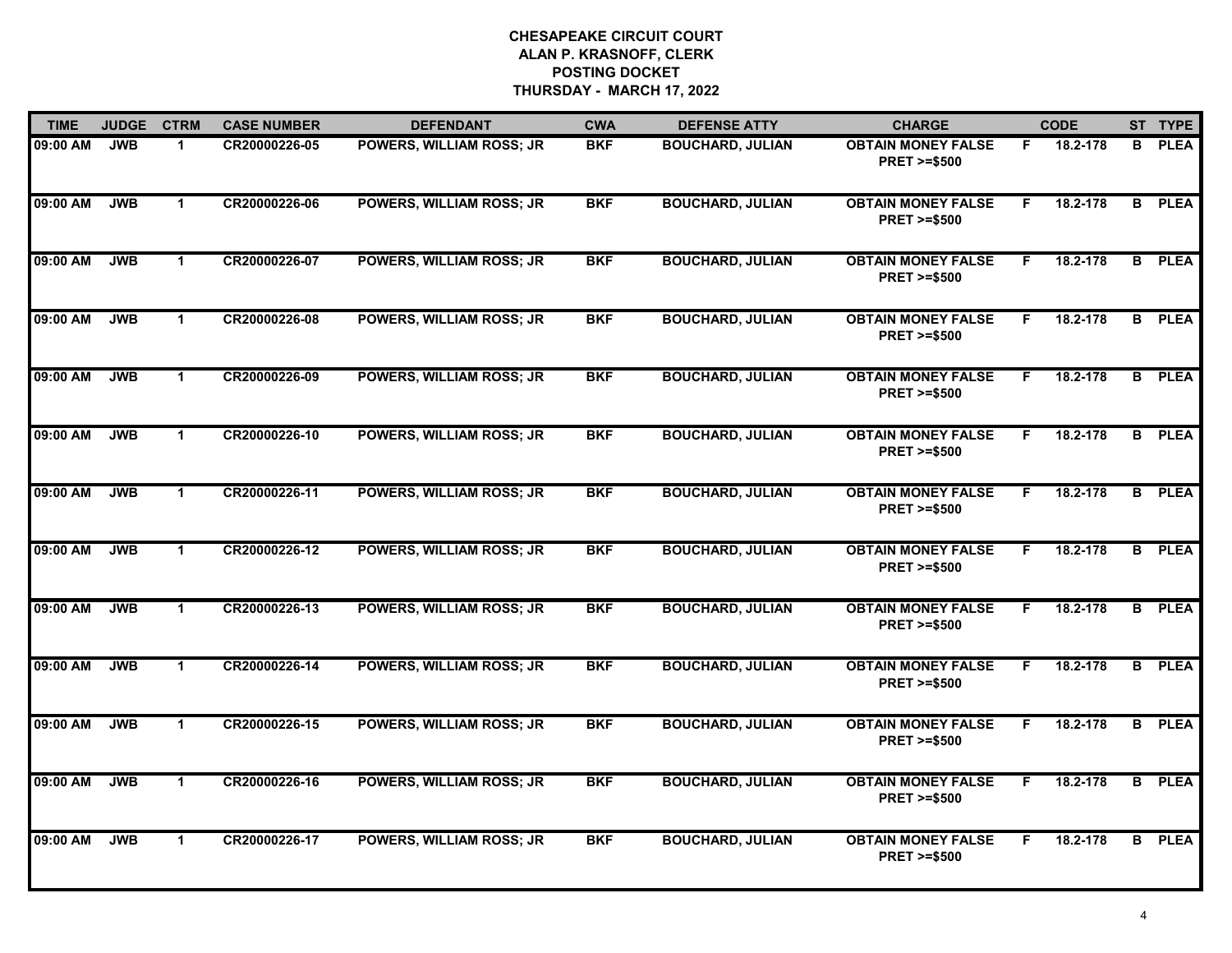| <b>TIME</b> | <b>JUDGE</b> | <b>CTRM</b>          | <b>CASE NUMBER</b> | <b>DEFENDANT</b>                  | <b>CWA</b> | <b>DEFENSE ATTY</b>        | <b>CHARGE</b>                                       |     | <b>CODE</b> |              | ST TYPE     |
|-------------|--------------|----------------------|--------------------|-----------------------------------|------------|----------------------------|-----------------------------------------------------|-----|-------------|--------------|-------------|
| 09:00 AM    | <b>JWB</b>   | $\blacktriangleleft$ | CR20000226-18      | POWERS, WILLIAM ROSS; JR          | <b>BKF</b> | <b>BOUCHARD, JULIAN</b>    | <b>OBTAIN MONEY FALSE</b><br><b>PRET &gt;=\$500</b> | F.  | 18.2-178    | в            | <b>PLEA</b> |
| 09:00 AM    | <b>JWB</b>   | $\mathbf 1$          | CR20000226-19      | <b>POWERS, WILLIAM ROSS; JR</b>   | <b>BKF</b> | <b>BOUCHARD, JULIAN</b>    | <b>OBTAIN MONEY FALSE</b><br><b>PRET &gt;=\$500</b> | F   | 18.2-178    | B.           | <b>PLEA</b> |
| 09:00 AM    | <b>JWB</b>   | $\mathbf 1$          | CR20000226-20      | <b>POWERS, WILLIAM ROSS; JR</b>   | <b>BKF</b> | <b>BOUCHARD, JULIAN</b>    | <b>OBTAIN MONEY FALSE</b><br><b>PRET &gt;=\$500</b> | F.  | 18.2-178    | $\mathbf{c}$ | <b>PLEA</b> |
| 09:00 AM    | <b>JWB</b>   | $\mathbf 1$          | CR20000226-21      | <b>POWERS, WILLIAM ROSS; JR</b>   | <b>BKF</b> | <b>BOUCHARD, JULIAN</b>    | <b>OBTAIN MONEY FALSE</b><br><b>PRET &gt;=\$500</b> | F.  | 18.2-178    | B            | <b>PLEA</b> |
| 09:00 AM    | <b>JWB</b>   | $\mathbf 1$          | CR20000226-22      | <b>POWERS, WILLIAM ROSS; JR</b>   | <b>BKF</b> | <b>BOUCHARD, JULIAN</b>    | <b>OBTAIN MONEY FALSE</b><br><b>PRET &gt;=\$500</b> | F.  | 18.2-178    | B.           | <b>PLEA</b> |
| 09:00 AM    | <b>JWB</b>   | $\mathbf{1}$         | CR20000226-23      | <b>POWERS, WILLIAM ROSS; JR</b>   | <b>BKF</b> | <b>BOUCHARD, JULIAN</b>    | <b>OBTAIN MONEY FALSE</b><br><b>PRET &gt;=\$500</b> | F.  | 18.2-178    | B            | <b>PLEA</b> |
| 09:00 AM    | <b>JWB</b>   | $\mathbf{1}$         | CR20000226-24      | <b>POWERS, WILLIAM ROSS; JR</b>   | <b>BKF</b> | <b>BOUCHARD, JULIAN</b>    | <b>OBTAIN MONEY FALSE</b><br><b>PRET &gt;=\$500</b> | F   | 18.2-178    | B            | <b>PLEA</b> |
| 09:00 AM    | <b>JWB</b>   | $\mathbf 1$          | CR20000226-25      | <b>POWERS, WILLIAM ROSS; JR</b>   | <b>BKF</b> | <b>BOUCHARD, JULIAN</b>    | <b>OBTAIN MONEY FALSE</b><br><b>PRET &gt;=\$500</b> | F   | 18.2-178    | B.           | <b>PLEA</b> |
| 09:00 AM    | <b>JWB</b>   | $\mathbf{1}$         | CR20000226-26      | <b>POWERS, WILLIAM ROSS; JR</b>   | <b>BKF</b> | <b>BOUCHARD, JULIAN</b>    | <b>OBTAIN MONEY FALSE</b><br><b>PRET &gt;=\$500</b> | F.  | 18.2-178    | B            | <b>PLEA</b> |
| 09:00 AM    | <b>JWB</b>   | $\mathbf 1$          | CR20000226-27      | POWERS, WILLIAM ROSS; JR          | <b>BKF</b> | <b>BOUCHARD, JULIAN</b>    | <b>OBTAIN MONEY FALSE</b><br><b>PRET &gt;=\$500</b> | F   | 18.2-178    | В            | <b>PLEA</b> |
| 09:00 AM    | <b>JWB</b>   | $\mathbf 1$          | CR20000226-28      | <b>POWERS, WILLIAM ROSS; JR</b>   | <b>BKF</b> | <b>BOUCHARD, JULIAN</b>    | <b>IDENTITY FRAUD &gt;=\$500</b>                    | F.  | 18.2-186.3  | B            | <b>PLEA</b> |
| 09:00 AM    | <b>JWB</b>   | $\mathbf{1}$         | CR16001567-03      | <b>STEVENSON, BRITNIE NICHOLE</b> | <b>AHM</b> | <b>RIVARD, DAVID S; JR</b> | <b>VIOL PROBATION ON FEL</b><br><b>OFF</b>          | F.  | 19.2-306    | C.           | <b>BOND</b> |
| 09:00 AM    | <b>JWB</b>   | $\mathbf{1}$         | CR21000754-00      | <b>SWANNER, MICHAEL DANIEL</b>    | <b>AHM</b> | <b>KORSLUND, ERIC</b>      | <b>VIOLENT FELON POSSESS</b><br><b>WEAPON</b>       | - F | 18.2-308.2  | C.           | <b>PLEA</b> |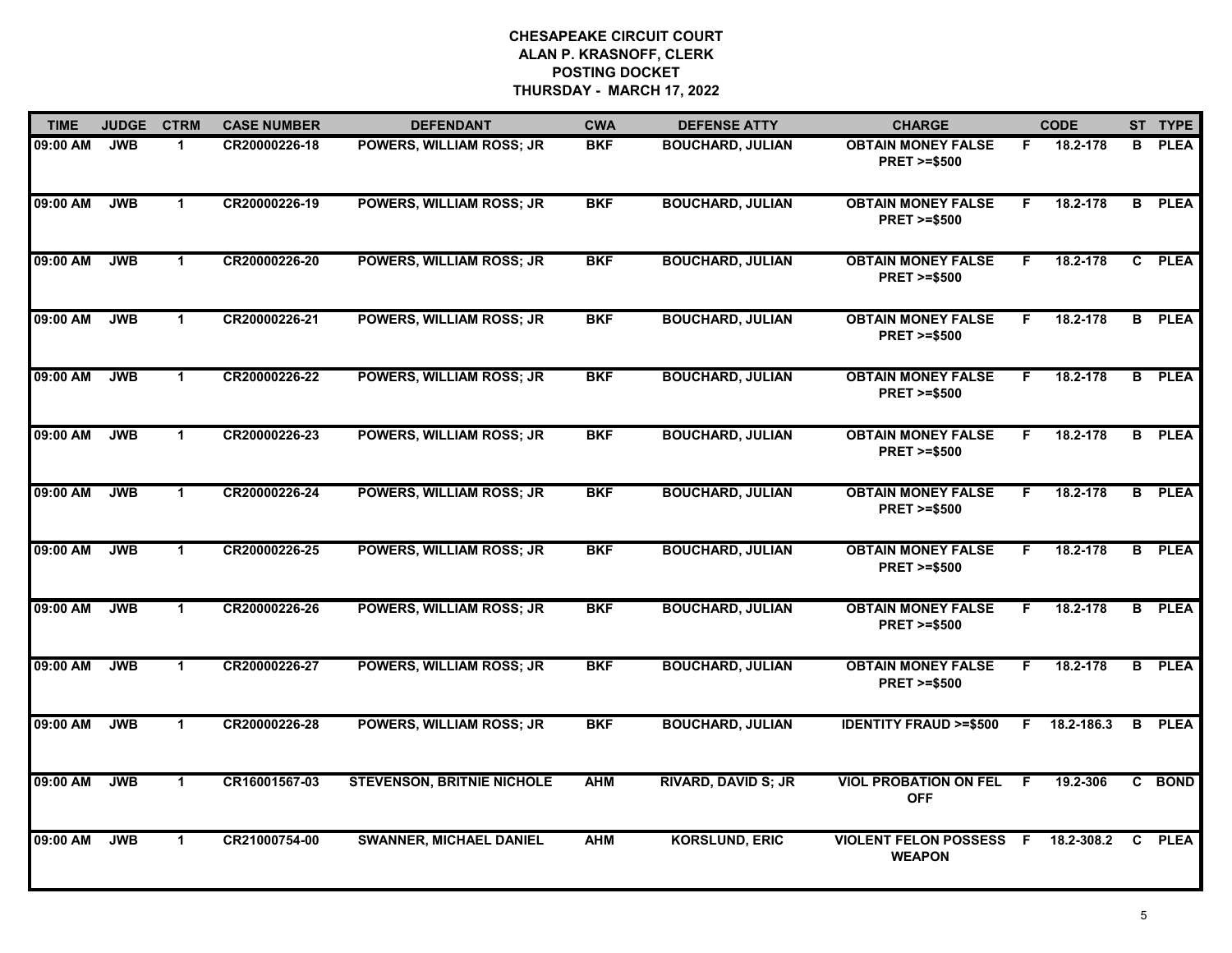| <b>TIME</b> | <b>JUDGE</b> | <b>CTRM</b>  | <b>CASE NUMBER</b> | <b>DEFENDANT</b>               | <b>CWA</b> | <b>DEFENSE ATTY</b>       | <b>CHARGE</b>                                  |          | <b>CODE</b>     |              | ST TYPE     |
|-------------|--------------|--------------|--------------------|--------------------------------|------------|---------------------------|------------------------------------------------|----------|-----------------|--------------|-------------|
| 09:00 AM    | <b>JWB</b>   | $\mathbf 1$  | CR21000754-01      | <b>SWANNER, MICHAEL DANIEL</b> | <b>AHM</b> | <b>KORSLUND, ERIC</b>     | <b>FIREARM: RECKLESS</b><br><b>HANDLING</b>    | М        | 18.2-56.1       | C.           | <b>PLEA</b> |
| 09:00 AM    | <b>JWB</b>   | $\mathbf{1}$ | CR21000754-02      | <b>SWANNER, MICHAEL DANIEL</b> | <b>AHM</b> | <b>KORSLUND, ERIC</b>     | <b>OBSTRUCT/RESIST W/O</b><br><b>FORCE</b>     | М        | 18.2-460        |              | C PLEA      |
| 09:00 AM    | <b>JWB</b>   | $\mathbf{1}$ | CR21000754-03      | <b>SWANNER, MICHAEL DANIEL</b> | <b>AHM</b> | <b>KORSLUND, ERIC</b>     | <b>SHOOT IN PUBLIC PLACE:</b><br><b>NO INJ</b> | M        | 18.2-280        |              | C PLEA      |
| 09:30 AM    | <b>JWB</b>   | $\mathbf 1$  | CR07001976-01      | <b>ALLEN, LESLIE LLOYD</b>     | <b>AHM</b> | <b>BLACK, HUGH E; III</b> | <b>VIOL PROBATION ON FEL</b><br><b>OFF</b>     | F.       | 19.2-306        | C            | <b>TBS</b>  |
| 09:30 AM    | <b>JWB</b>   | $\mathbf 1$  | CR07001976-02      | <b>ALLEN, LESLIE LLOYD</b>     | <b>AHM</b> |                           | <b>FTA-REVOCATION</b>                          |          | M 18.2-456(6)   | C            | <b>TBS</b>  |
| 09:30 AM    | <b>JWB</b>   | $\mathbf 1$  | CR07001977-01      | <b>ALLEN, LESLIE LLOYD</b>     | <b>AHM</b> | <b>BLACK, HUGH E; III</b> | <b>VIOL PROBATION ON FEL</b><br><b>OFF</b>     | -F       | 19.2-306        | C.           | <b>TBS</b>  |
| 09:30 AM    | <b>JWB</b>   | $\mathbf{1}$ | CR07001977-02      | <b>ALLEN, LESLIE LLOYD</b>     | <b>AHM</b> |                           | <b>FTA-REVOCATION</b>                          |          | $M$ 18.2-456(6) | C            | <b>TBS</b>  |
| 09:30 AM    | <b>JWB</b>   | $\mathbf 1$  | CR15001794-05      | <b>ALLEN, LESLIE LLOYD</b>     | <b>AHM</b> | <b>BLACK, HUGH E; III</b> | <b>VIOL PROBATION ON FEL</b><br><b>OFF</b>     | -F       | 19.2-306        | $\mathbf{c}$ | <b>TBS</b>  |
| 09:30 AM    | <b>JWB</b>   | $\mathbf 1$  | CR15001794-06      | <b>ALLEN, LESLIE LLOYD</b>     | <b>AHM</b> | <b>BLACK, HUGH E; III</b> | <b>VIOL PROBATION OF MISD</b><br><b>OFF</b>    | <b>M</b> | 19.2-306        | C            | <b>TBS</b>  |
| 09:30 AM    | <b>JWB</b>   | $\mathbf{1}$ | CR15001794-07      | <b>ALLEN, LESLIE LLOYD</b>     | <b>AHM</b> | <b>BLACK, HUGH E; III</b> | <b>VIOL PROBATION ON FEL</b><br><b>OFF</b>     | F        | 19.2-306        | C            | <b>TBS</b>  |
| 09:30 AM    | <b>JWB</b>   | $\mathbf 1$  | CR15001794-08      | <b>ALLEN, LESLIE LLOYD</b>     | <b>AHM</b> | <b>BLACK, HUGH E; III</b> | <b>VIOL PROBATION OF MISD M</b><br><b>OFF</b>  |          | 19.2-306        | C            | <b>TBS</b>  |
| 09:30 AM    | <b>JWB</b>   | $\mathbf{1}$ | CR15001794-09      | <b>ALLEN, LESLIE LLOYD</b>     | <b>AHM</b> |                           | <b>FTA- REVOCATION</b>                         |          | $M$ 18.2-456(6) | C            | <b>TBS</b>  |
| 09:30 AM    | <b>JWB</b>   | $\mathbf{1}$ | CR19000945-03      | <b>BUTTS, JHONQUE KENTRELL</b> |            |                           | <b>VIOL PROBATION ON FEL</b><br><b>OFF</b>     | F        | 19.2-306        |              | <b>ADAT</b> |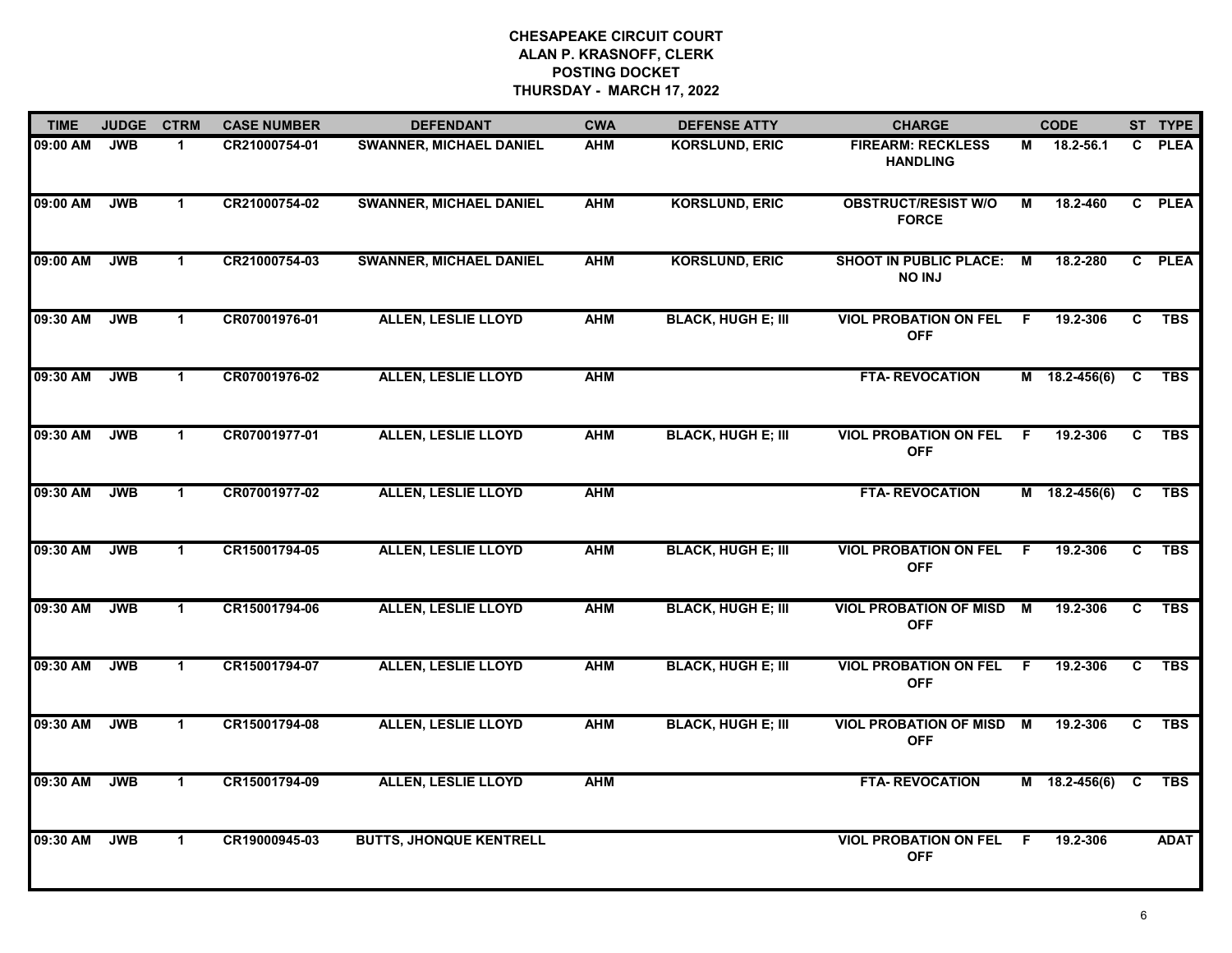| <b>TIME</b> | <b>JUDGE</b> | <b>CTRM</b>          | <b>CASE NUMBER</b> | <b>DEFENDANT</b>               | <b>CWA</b> | <b>DEFENSE ATTY</b> | <b>CHARGE</b>                                |     | <b>CODE</b> |              | ST TYPE     |
|-------------|--------------|----------------------|--------------------|--------------------------------|------------|---------------------|----------------------------------------------|-----|-------------|--------------|-------------|
| 09:30 AM    | <b>JWB</b>   | -1                   | CR19000945-04      | <b>BUTTS, JHONQUE KENTRELL</b> |            |                     | <b>VIOL PROBATION ON FEL</b><br><b>OFF</b>   | -F  | 19.2-306    |              | <b>ADAT</b> |
| 09:30 AM    | <b>JWB</b>   | $\mathbf{1}$         | CR19000945-05      | <b>BUTTS, JHONQUE KENTRELL</b> |            |                     | <b>VIOL PROBATION OF MISD</b><br><b>OFF</b>  | М   | 19.2-306    |              | <b>ADAT</b> |
| 09:30 AM    | <b>JWB</b>   | $\mathbf 1$          | CR14002243-04      | <b>CROSKEY, TRAI TISHON</b>    | <b>DRT</b> | Buyrn, Richard L.   | <b>VIOL PROBATION ON FEL</b><br><b>OFF</b>   | .F  | 19.2-306    | $\mathbf{o}$ | <b>TBS</b>  |
| 09:30 AM    | <b>JWB</b>   | $\mathbf{1}$         | CR15000131-14      | <b>CROSKEY, TRAI TISHON</b>    | <b>DRT</b> | Buyrn, Richard L.   | <b>VIOL PROBATION ON FEL</b><br><b>OFF</b>   | -F  | 19.2-306    | $\mathbf{o}$ | <b>TBS</b>  |
| 09:30 AM    | <b>JWB</b>   | $\blacktriangleleft$ | CR15000131-15      | <b>CROSKEY, TRAI TISHON</b>    | <b>DRT</b> | Buyrn, Richard L.   | <b>VIOL PROBATION ON FEL</b><br><b>OFF</b>   | F.  | 19.2-306    | $\mathbf{o}$ | <b>TBS</b>  |
| 09:30 AM    | <b>JWB</b>   | $\mathbf 1$          | CR15000131-16      | <b>CROSKEY, TRAI TISHON</b>    | <b>DRT</b> | Buyrn, Richard L.   | <b>VIOL PROBATION ON FEL F</b><br><b>OFF</b> |     | 19.2-306    | $\mathbf{o}$ | <b>TBS</b>  |
| 09:30 AM    | <b>JWB</b>   | $\mathbf{1}$         | CR16000907-02      | <b>CROSKEY, TRAI TISHON</b>    | <b>DRT</b> | Buyrn, Richard L.   | <b>VIOL PROBATION ON FEL</b><br><b>OFF</b>   | - F | 19.2-306    | $\mathbf{o}$ | <b>TBS</b>  |
| 09:30 AM    | <b>JWB</b>   | $\mathbf 1$          | CR16001071-31      | <b>CROSKEY, TRAI TISHON</b>    | <b>DRT</b> | Buyrn, Richard L.   | <b>VIOL PROBATION ON FEL</b><br><b>OFF</b>   | -F  | 19.2-306    | $\mathbf{o}$ | <b>TBS</b>  |
| 09:30 AM    | <b>JWB</b>   | $\mathbf 1$          | CR16001071-32      | <b>CROSKEY, TRAI TISHON</b>    | <b>DRT</b> | Buyrn, Richard L.   | <b>VIOL PROBATION ON FEL</b><br><b>OFF</b>   | -F  | 19.2-306    | $\mathbf{o}$ | <b>TBS</b>  |
| 09:30 AM    | <b>JWB</b>   | $\mathbf{1}$         | CR16001071-33      | <b>CROSKEY, TRAI TISHON</b>    | <b>DRT</b> | Buyrn, Richard L.   | <b>VIOL PROBATION ON FEL</b><br><b>OFF</b>   | F.  | 19.2-306    | $\mathbf{o}$ | <b>TBS</b>  |
| 09:30 AM    | <b>JWB</b>   | $\mathbf 1$          | CR16001071-34      | <b>CROSKEY, TRAI TISHON</b>    | <b>DRT</b> | Buyrn, Richard L.   | <b>VIOL PROBATION ON FEL F</b><br><b>OFF</b> |     | 19.2-306    | $\mathbf{o}$ | <b>TBS</b>  |
| 09:30 AM    | <b>JWB</b>   | $\mathbf{1}$         | CR16001071-35      | <b>CROSKEY, TRAI TISHON</b>    | <b>DRT</b> | Buyrn, Richard L.   | <b>VIOL PROBATION ON FEL</b><br><b>OFF</b>   | - F | 19.2-306    | $\mathbf{o}$ | <b>TBS</b>  |
| 09:30 AM    | <b>JWB</b>   | $\mathbf{1}$         | CR16001071-36      | <b>CROSKEY, TRAI TISHON</b>    | <b>DRT</b> | Buyrn, Richard L.   | <b>VIOL PROBATION ON FEL</b><br><b>OFF</b>   | -F  | 19.2-306    | $\mathbf{o}$ | <b>TBS</b>  |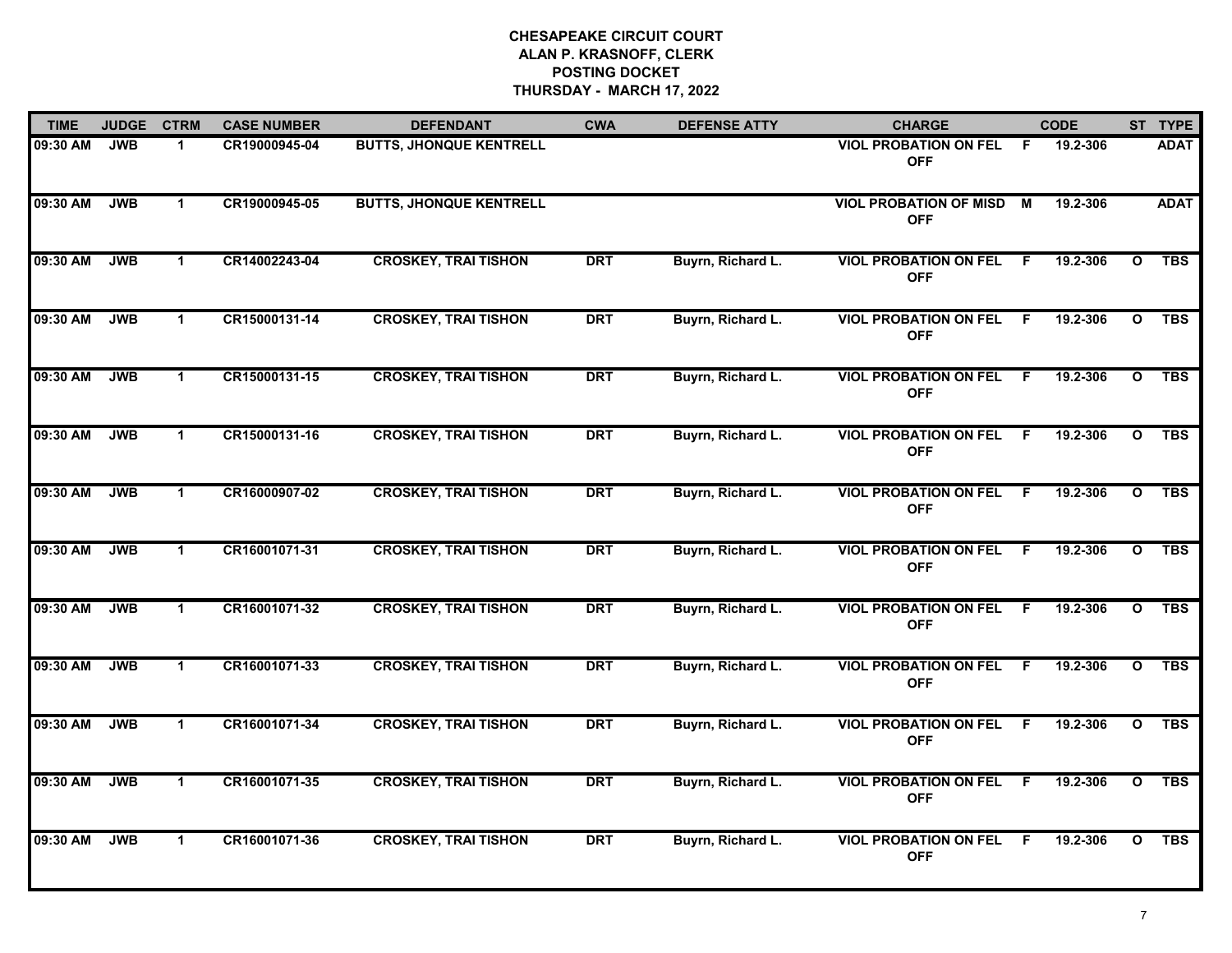| <b>TIME</b> | <b>JUDGE</b> | <b>CTRM</b>             | <b>CASE NUMBER</b> | <b>DEFENDANT</b>                 | <b>CWA</b> | <b>DEFENSE ATTY</b>   | <b>CHARGE</b>                                          |     | <b>CODE</b>   |              | ST TYPE     |
|-------------|--------------|-------------------------|--------------------|----------------------------------|------------|-----------------------|--------------------------------------------------------|-----|---------------|--------------|-------------|
| 09:30 AM    | <b>JWB</b>   | $\mathbf 1$             | CR16001071-37      | <b>CROSKEY, TRAI TISHON</b>      | <b>DRT</b> | Buyrn, Richard L.     | <b>VIOL PROBATION ON FEL</b><br><b>OFF</b>             | -F  | 19.2-306      | $\mathbf{o}$ | <b>TBS</b>  |
| 09:30 AM    | <b>JWB</b>   | $\mathbf{1}$            | CR16001071-38      | <b>CROSKEY, TRAI TISHON</b>      | <b>DRT</b> | Buyrn, Richard L.     | <b>VIOL PROBATION ON FEL</b><br><b>OFF</b>             | -F  | 19.2-306      | $\mathbf{o}$ | <b>TBS</b>  |
| 09:30 AM    | <b>JWB</b>   | $\mathbf{1}$            | CR16001071-39      | <b>CROSKEY, TRAI TISHON</b>      | <b>DRT</b> | Buyrn, Richard L.     | <b>VIOL PROBATION ON FEL</b><br><b>OFF</b>             | F   | 19.2-306      | $\mathbf{o}$ | <b>TBS</b>  |
| 09:30 AM    | <b>JWB</b>   | $\mathbf{1}$            | CR16001071-40      | <b>CROSKEY, TRAI TISHON</b>      | <b>DRT</b> | Buyrn, Richard L.     | <b>VIOL PROBATION ON FEL</b><br><b>OFF</b>             | F.  | 19.2-306      | $\mathbf{o}$ | <b>TBS</b>  |
| 09:30 AM    | <b>JWB</b>   | $\mathbf 1$             | CR08003259-01      | <b>LAWRENCE, LEMORN; JR</b>      |            |                       | <b>VIOL PROBATION ON FEL</b><br><b>OFF</b>             | F.  | 19.2-306      |              | <b>ADAT</b> |
| 09:30 AM    | <b>JWB</b>   | $\mathbf{1}$            | CR08004093-01      | <b>LAWRENCE, LEMORN; JR</b>      |            |                       | <b>VIOL PROBATION ON FEL</b><br><b>OFF</b>             | - F | 19.2-306      |              | <b>ADAT</b> |
| 09:30 AM    | <b>JWB</b>   | $\mathbf 1$             | CR18001524-06      | <b>TIGHE, ADAM RICHARD</b>       |            |                       | <b>VIOL PROBATION ON FEL</b><br><b>OFF</b>             | - F | 19.2-306      | $\mathbf{c}$ | <b>ADAT</b> |
| 09:30 AM    | <b>JWB</b>   | $\mathbf 1$             | CR18001524-07      | <b>TIGHE, ADAM RICHARD</b>       |            |                       | <b>VIOL PROBATION ON FEL</b><br><b>OFF</b>             | F   | 19.2-306      |              | C ADAT      |
| 09:30 AM    | <b>JWB</b>   | $\mathbf 1$             | CR21001104-00      | <b>TILLETT, JAMIE GAYLE</b>      | <b>AEP</b> | Jones, David L.       | <b>POSSESS</b><br><b>METHAMPHETAMINE</b>               | F   | 18.2-250      | B            | <b>TBS</b>  |
| 09:30 AM    | <b>JWB</b>   | $\mathbf{1}$            | CR21001104-01      | <b>TILLETT, JAMIE GAYLE</b>      |            |                       | <b>FTA-TRYL REF 2/11/2022</b>                          |     | M 18.2-456(6) | S.           | <b>ADAT</b> |
| 09:00 AM    | <b>RGM</b>   | 3                       | CJ21000069-00      | IN RE JUVENILE APPEAL            | <b>PLS</b> | <b>TINGLE, LESLEE</b> | ELUDE/DISREGARD POLICE- F 46.2-817(B)<br><b>FELONY</b> |     |               | B            | <b>HEAR</b> |
| 09:00 AM    | <b>RGM</b>   | $\overline{\mathbf{3}}$ | CR22000245-00      | <b>BARNES, WILLIE BRIAN; III</b> | <b>EEM</b> | Jones, David L.       | <b>BURGLARY</b>                                        | F.  | 18.2-91       |              | C PLEA      |
| 09:00 AM    | <b>RGM</b>   | $\mathbf{3}$            | CR22000245-01      | <b>BARNES, WILLIE BRIAN; III</b> | <b>EEM</b> | Jones, David L.       | <b>DESTRUCT</b><br><b>PROP/MONUMENT</b>                | F.  | 18.2-137      |              | C PLEA      |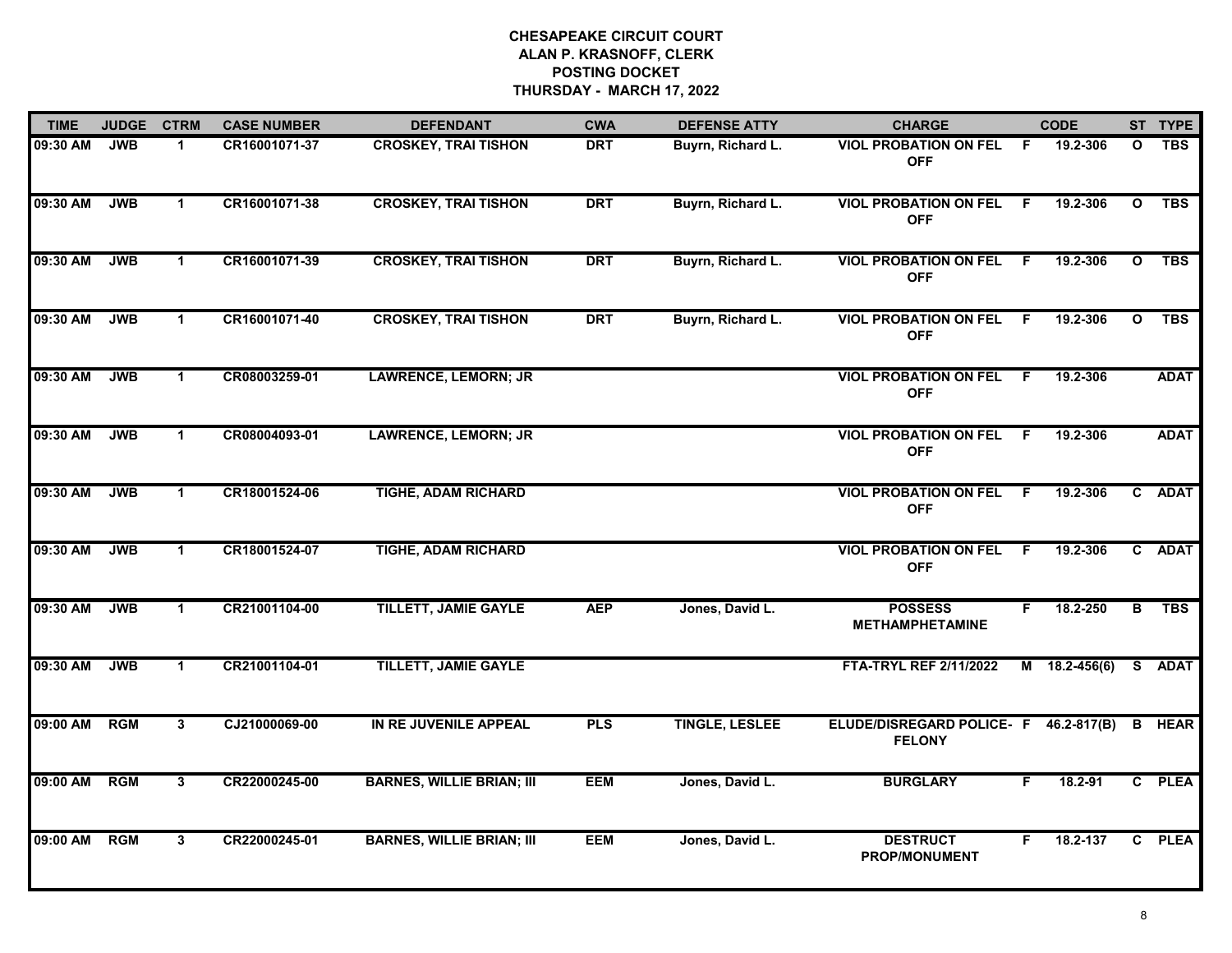| <b>TIME</b> | <b>JUDGE</b> | <b>CTRM</b>             | <b>CASE NUMBER</b> | <b>DEFENDANT</b>                 | <b>CWA</b> | <b>DEFENSE ATTY</b>     | <b>CHARGE</b>                              |    | <b>CODE</b>     |                         | ST TYPE       |
|-------------|--------------|-------------------------|--------------------|----------------------------------|------------|-------------------------|--------------------------------------------|----|-----------------|-------------------------|---------------|
| 09:00 AM    | <b>RGM</b>   | 3                       | CR22000245-02      | <b>BARNES, WILLIE BRIAN; III</b> | <b>EEM</b> | Jones, David L.         | PETIT LARC <\$1000 NOT<br><b>FRM PERS</b>  | М  | 18.2-96         | $\mathbf{c}$            | <b>PLEA</b>   |
| 09:00 AM    | RGM          | 3                       | CR19001526-00      | <b>BRUNSON, LORENZO LAVARN</b>   | <b>MLK</b> | <b>JANKELL, PETER J</b> | <b>GRAND LARCENY</b>                       | F. | 18.2-95         | $\overline{\mathbf{B}}$ | C             |
| 09:00 AM    | <b>RGM</b>   | 3 <sup>1</sup>          | CR19001526-01      | <b>BRUNSON, LORENZO LAVARN</b>   | <b>MLK</b> | <b>JANKELL, PETER J</b> | <b>GRAND LARCENY</b>                       | F. | $18.2 - 23$     | B                       | $\mathbf{c}$  |
| 09:00 AM    | <b>RGM</b>   | 3                       | CR21001578-00      | <b>COLEMAN, JESSICA DIANE</b>    | <b>EEM</b> | <b>SPARTZ, SARA M</b>   | <b>POSSESS</b><br><b>METHAMPHETAMINE</b>   | F. | 18.2-250        | B                       | <b>PLEA</b>   |
| 09:00 AM    | <b>RGM</b>   | 3                       | CR21001578-01      | <b>COLEMAN, JESSICA DIANE</b>    | <b>EEM</b> | <b>SPARTZ, SARA M</b>   | <b>FAIL TO APPEAR-PLEA</b>                 |    | $M$ 18.2-456(6) | В                       | <b>CAP</b>    |
| 09:00 AM    | <b>RGM</b>   | 3                       | CR16000033-03      | <b>JONES, DEYVON REY</b>         | <b>EEM</b> | <b>SPARTZ, SARA M</b>   | <b>VIOL PROBATION ON FEL</b><br><b>OFF</b> | F. | 19.2-306        | C                       | <b>REV</b>    |
| 09:00 AM    | <b>RGM</b>   | 3                       | CR16000033-04      | <b>JONES, DEYVON REY</b>         | <b>EEM</b> | <b>SPARTZ, SARA M</b>   | <b>VIOL PROBATION ON FEL</b><br><b>OFF</b> | -F | 19.2-306        | C                       | <b>REV</b>    |
| 09:00 AM    | <b>RGM</b>   | $\overline{\mathbf{3}}$ | CR16001078-01      | <b>JONES, DEYVON REY</b>         | <b>EEM</b> | <b>SPARTZ, SARA M</b>   | <b>VIOL PROBATION ON FEL</b><br><b>OFF</b> | F  | 19.2-306        | $\mathbf{c}$            | <b>REV</b>    |
| 09:00 AM    | <b>RGM</b>   | 3                       | CR21000516-00      | <b>NORMAN, MELQUON VENTELL</b>   | <b>BKF</b> | Black, Hugh E.; III     | FELON POSS AMMO (NOT<br>GUN)               | F. | 18.2-308.2      | в                       | SUP           |
| 09:00 AM    | <b>RGM</b>   | 3                       | CR20001647-00      | <b>RHODEN, CONTRELL ALAURE</b>   | <b>MLK</b> | Gilchrist, Kurt A.      | <b>POSSESS COCAINE</b>                     | F. | 18.2-250        |                         | <b>B</b> PLEA |
| 09:00 AM    | <b>RGM</b>   | 3                       | CR20001647-01      | <b>RHODEN, CONTRELL ALAURE</b>   | <b>MLK</b> | Gilchrist, Kurt A.      | <b>PUBLIC INTOX</b>                        | М  | 46-157          |                         | S PLEA        |
| 09:00 AM    | <b>RGM</b>   | 3                       | CR20001647-02      | <b>RHODEN, CONTRELL ALAURE</b>   | <b>MLK</b> | Gilchrist, Kurt A.      | <b>OBSTRUCT/RESIST W/O</b><br><b>FORCE</b> | М  | 18.2-460        |                         | <b>B</b> PLEA |
| 09:00 AM    | <b>RGM</b>   | 3 <sup>1</sup>          | CR21000910-00      | <b>RICKS, CARLTON HOWIE</b>      | <b>EEM</b> | <b>SPARTZ, SARA</b>     | <b>POSSESS COCAINE</b>                     | F. | 18.2-250        |                         | <b>B</b> PLEA |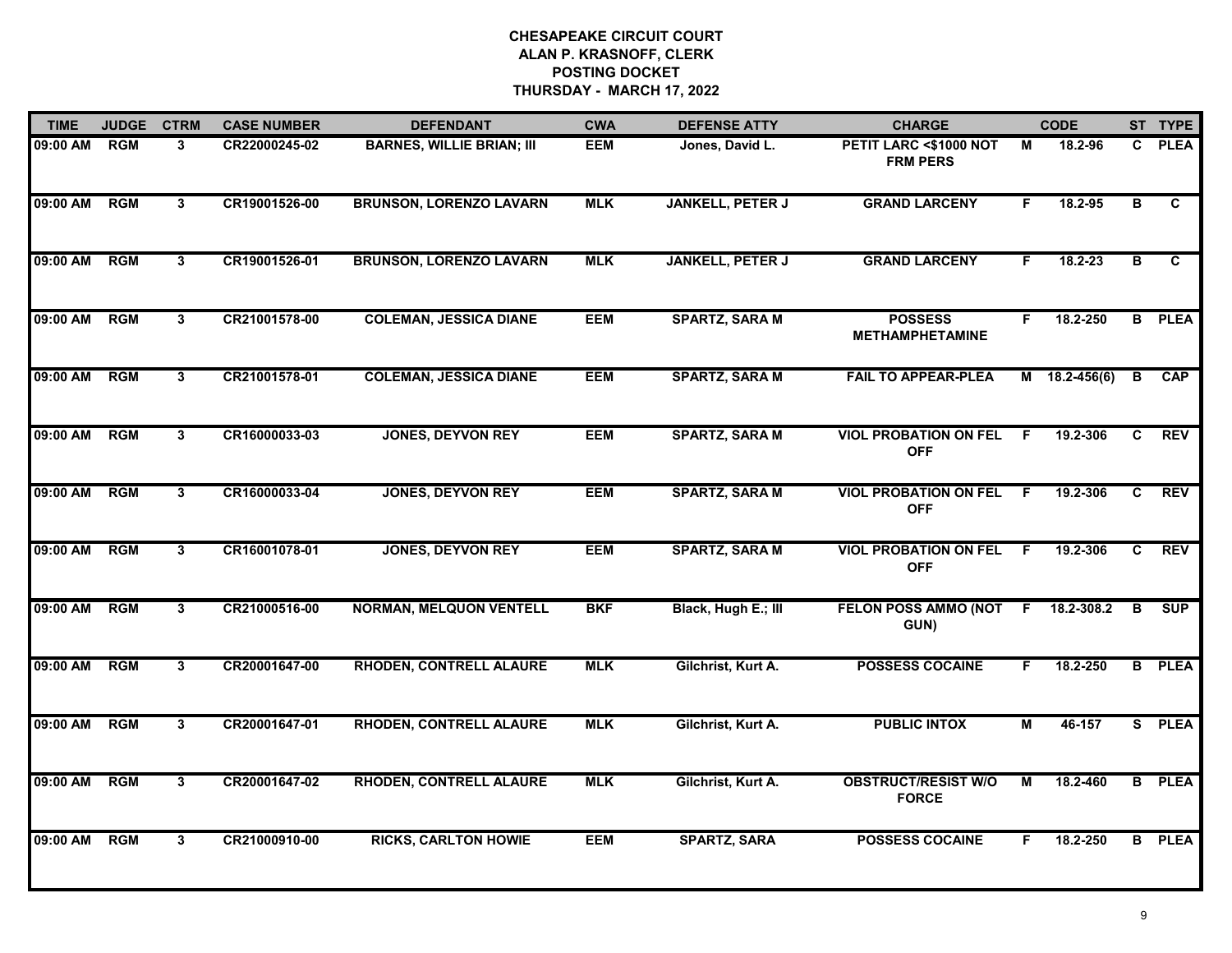| <b>TIME</b> | <b>JUDGE</b> | <b>CTRM</b>             | <b>CASE NUMBER</b> | <b>DEFENDANT</b>                 | <b>CWA</b> | <b>DEFENSE ATTY</b>          | <b>CHARGE</b>                                     |     | <b>CODE</b>     |   | ST TYPE       |
|-------------|--------------|-------------------------|--------------------|----------------------------------|------------|------------------------------|---------------------------------------------------|-----|-----------------|---|---------------|
| 09:00 AM    | <b>RGM</b>   | 3                       | CR21000910-01      | <b>RICKS, CARLTON HOWIE</b>      | <b>EEM</b> | <b>SPARTZ, SARA</b>          | POSSESS PARAPHERNALIA M                           |     | 54.1-3466       | B | <b>PLEA</b>   |
| 09:00 AM    | RGM          | 3                       | CR21000910-02      | <b>RICKS, CARLTON HOWIE</b>      | <b>EEM</b> | <b>SPARTZ, SARA</b>          | <b>FALSE ID TO LAW</b><br><b>ENFORCEMENT</b>      | М   | $19.2 - 82.1$   |   | <b>B</b> PLEA |
| 09:00 AM    | <b>RGM</b>   | 3 <sup>1</sup>          | CR21000207-00      | <b>STEVERSON, RASWELL JAHKEE</b> | <b>BKF</b> | <b>DAVIS, RICHARD J; III</b> | ELUDE/DISREGARD POLICE- F<br><b>FELONY</b>        |     | $46.2 - 817(B)$ | B | <b>TRYL</b>   |
| 09:00 AM    | <b>RGM</b>   | 3                       | CR21000207-01      | <b>STEVERSON, RASWELL JAHKEE</b> | <b>BKF</b> | <b>DAVIS, RICHARD J; III</b> | <b>RECKLESS DRIVING</b>                           | М   | A.46.2-862      |   | <b>B</b> TRYL |
| 09:00 AM    | <b>RGM</b>   | 3                       | CR21000207-02      | <b>STEVERSON, RASWELL JAHKEE</b> | <b>BKF</b> | <b>DAVIS, RICHARD J; III</b> | <b>DRIVE W/O LICENSE</b>                          | М   | 46.2-300        |   | <b>B</b> TRYL |
| 09:00 AM    | <b>RGM</b>   | 3                       | CR19001874-02      | <b>WILLIAMS, ANTON DEMETRIUS</b> | <b>KAM</b> | <b>KORSLUND, ERIC</b>        | <b>SODOMY: VICTIM</b><br><b>HELPLESS/FORCE</b>    | F.  | $18.2 - 67.1$   |   | <b>B</b> PLEA |
| 09:00 AM    | RGM          | 3                       | CR19001874-03      | <b>WILLIAMS, ANTON DEMETRIUS</b> | <b>KAM</b> | <b>KORSLUND, ERIC</b>        | <b>RAPE: BY FORCE/THREAT</b>                      | - F | 18.2-61         |   | <b>B</b> PLEA |
| 09:00 AM    | SJT          | $\overline{\mathbf{4}}$ | CR20001397-00      | <b>BROWN, ANTWAN TEREL</b>       | <b>AEP</b> | <b>MASON, JEREMY C</b>       | <b>NONVIOL FELON POSS GUN F</b><br><b>W/I 10Y</b> |     | 18.2-308.2      | в | <b>MOT</b>    |
| 09:00 AM    | SJT          | 4                       | CR20001397-01      | <b>BROWN, ANTWAN TEREL</b>       | <b>AEP</b> | <b>MASON, JEREMY C</b>       | <b>CARRY CONCEALED</b><br><b>WEAPON 2 OFF</b>     | F.  | 18.2-308        | B | <b>MOT</b>    |
| 09:00 AM    | ST           | 4                       | CR20000542-00      | <b>CUFFEE, KEITH LOPEZ</b>       | <b>AEP</b> | <b>BOUCHARD, JULIAN</b>      | <b>PWID COCAINE</b>                               | F.  | 18.2-248        |   | <b>B</b> TRYL |
| 09:00 AM    | ST           | $\overline{\mathbf{4}}$ | CR21001166-00      | <b>HAWKINS, RYAN MAC</b>         | JF         | <b>SPARTZ, SARA M</b>        | SHOPLIFT <\$1000 (3+)                             | F.  | 18.2-103        |   | C TRYL        |
| 09:00 AM    | SJT          | 4                       | CR21001166-01      | <b>HAWKINS, RYAN MAC</b>         | JF         | <b>SPARTZ, SARA M</b>        | <b>POSSESS AMPHETAMINE</b>                        | -F  | 18.2-250        |   | C TRYL        |
| 09:00 AM    | SJT          | 4                       | CR21001166-02      | <b>HAWKINS, RYAN MAC</b>         | JF         | <b>SPARTZ, SARA M</b>        | <b>DRIV UNDER</b><br><b>REVO/SUSPENSION</b>       | М   | B.46.2-301      |   | <b>B</b> TRYL |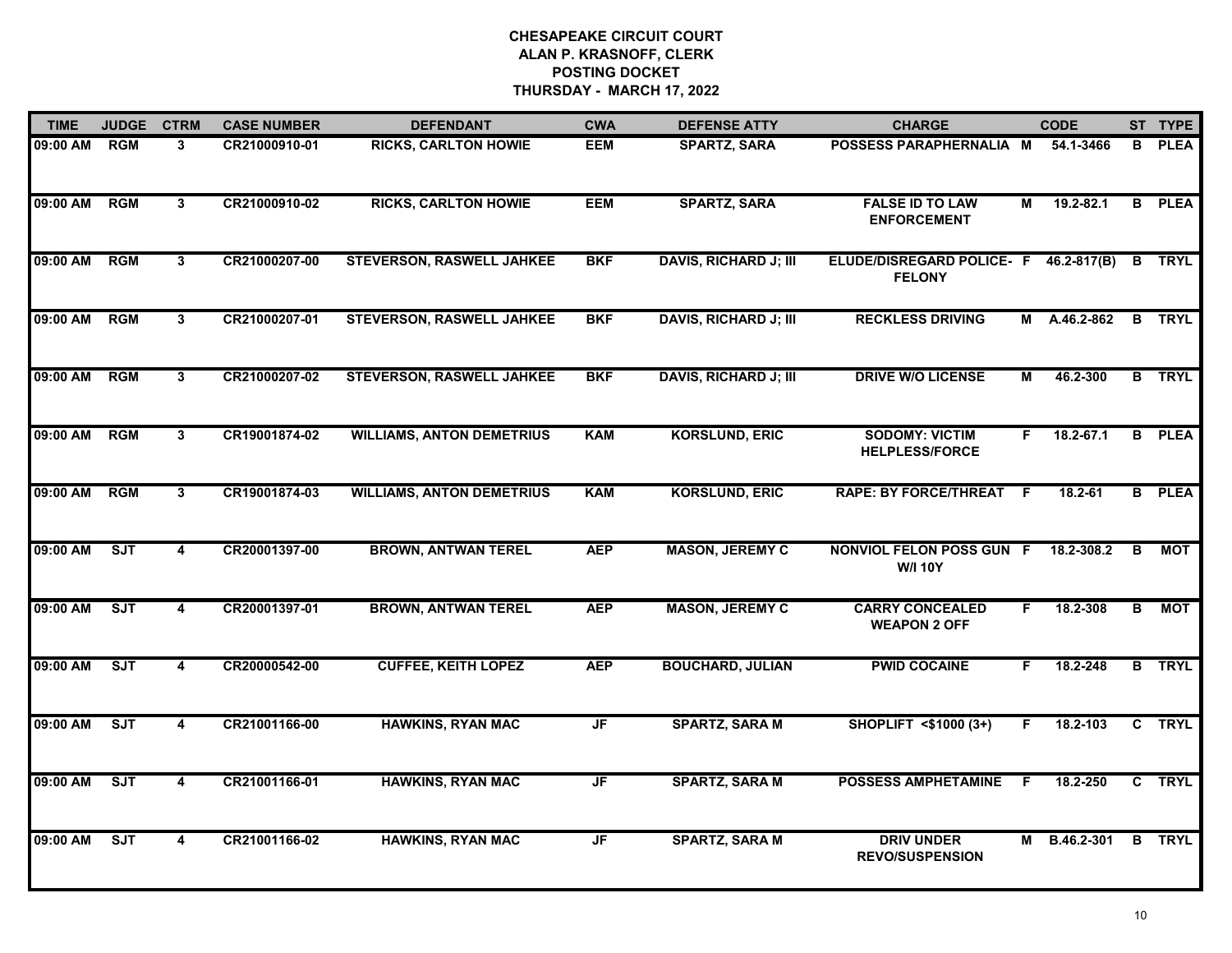| <b>TIME</b> | <b>JUDGE</b> | <b>CTRM</b>     | <b>CASE NUMBER</b> | <b>DEFENDANT</b>                | <b>CWA</b> | <b>DEFENSE ATTY</b>           | <b>CHARGE</b>                                          |                | <b>CODE</b>  |    | ST TYPE         |
|-------------|--------------|-----------------|--------------------|---------------------------------|------------|-------------------------------|--------------------------------------------------------|----------------|--------------|----|-----------------|
| 09:00 AM    | SJT          | 4               | CR20001837-00      | JEFFERY, MANALETO MONZELL       | <b>BKF</b> | HOLDER, WILLIAM JOSHUA        | EMBEZZLEMENT >=\$500                                   | F              | 18.2-111     | в  | <b>PLEA</b>     |
| 09:00 AM    | SJT          | 4               | CR20000056-00      | <b>OLIVER, JERRY GARDNER</b>    | <b>AEP</b> | PROTOGYROU, ANDREW A.         | NONVIOL FELON POSS GUN F<br><b>W/I 10Y</b>             |                | 18.2-308.2   | B  | C.              |
| 09:00 AM    | ST           | 4               | CR20000056-01      | <b>OLIVER, JERRY GARDNER</b>    | <b>AEP</b> | PROTOGYROU, ANDREW A.         | <b>CONCEALED WEAPON:</b><br><b>CARRY</b>               | М              | 18.2-308     | в  | C               |
| 09:00 AM    | SJT          | 4               | CR20000056-02      | <b>OLIVER, JERRY GARDNER</b>    | <b>AEP</b> | PROTOGYROU, ANDREW A.         | <b>DWI: 1ST OFFENSE</b>                                | м              | A.18.2-266   | B  | C.              |
| 09:00 AM    | <b>RAB</b>   | 5               | CR18000436-02      | <b>BOBICK, KEITH DOUGLAS</b>    | <b>MLP</b> | <b>SPARTZ, SARA M</b>         | <b>VIOL PROBATION ON FEL</b><br><b>OFF</b>             | F.             | 19.2-306     | C. | <b>REV</b>      |
| 09:00 AM    | <b>RAB</b>   | 5               | CR21001049-00      | <b>BUTTS, MICHAEL ANDREW</b>    | <b>AJS</b> | Wegman, Robert L.             | <b>POSSESS OXYCODONE</b>                               | F.             | 18.2-250     | в  | C               |
| 09:00 AM    | <b>RAB</b>   | $5\overline{)}$ | CR21001049-01      | <b>BUTTS, MICHAEL ANDREW</b>    | <b>AJS</b> | Wegman, Robert L.             | <b>DRIVE W/LIC REVOKED, 3+</b><br><b>IN 10Y</b>        | $\blacksquare$ | B.46.2-301   | B  | C.              |
| 09:00 AM    | <b>RAB</b>   | 5               | CR22000207-00      | <b>DAVIS, CHRISTINA LEE</b>     | <b>AJS</b> | <b>MUSSONI, ERIK</b>          | <b>POSSESS</b><br><b>METHAMPHETAMINE</b>               | F.             | 18.2-250     |    | C PLEA          |
| 09:00 AM    | <b>RAB</b>   | 5               | CR15000687-03      | <b>GOINES, ROY ALLEN; JR</b>    | <b>MLP</b> | <b>SWEENEY, B COLIN</b>       | <b>VIOL PROBATION ON FEL</b><br><b>OFF</b>             | .F             | 19.2-306     | C  | <b>REV</b>      |
| 09:00 AM    | <b>RAB</b>   | 5               | CR20001606-00      | <b>HARRISON, JUSTIN CAMERON</b> | <b>AJS</b> | Buyrn, Richard L.             | <b>PETIT LARCENY 3RD+ OFF</b>                          | - F            | 18.2-103     | C  | $\overline{RR}$ |
| 09:00 AM    | <b>RAB</b>   | 5               | CR20001606-01      | <b>HARRISON, JUSTIN CAMERON</b> | <b>AJS</b> | <b>TINGLE, LESLEE</b>         | <b>VIOL PROBATION ON FEL</b><br><b>OFF</b>             | - F            | 19.2-306     | C. | <b>REV</b>      |
| 09:00 AM    | <b>RAB</b>   | 5               | CR20001923-00      | <b>HEATH, LYESIA FUZIA</b>      | <b>AJS</b> | <b>HOLDER, WILLIAM JOSHUA</b> | DISPLAY ALT/FICT LICENSE M 46.2-612(1)<br><b>PLATE</b> |                |              |    | <b>B</b> SENR   |
| 09:00 AM    | <b>RAB</b>   | 5               | CR20001923-01      | <b>HEATH, LYESIA FUZIA</b>      | <b>AJS</b> | <b>HOLDER, WILLIAM JOSHUA</b> | <b>HIT &amp; RUN</b>                                   |                | M B.46.2-894 |    | <b>B</b> SENR   |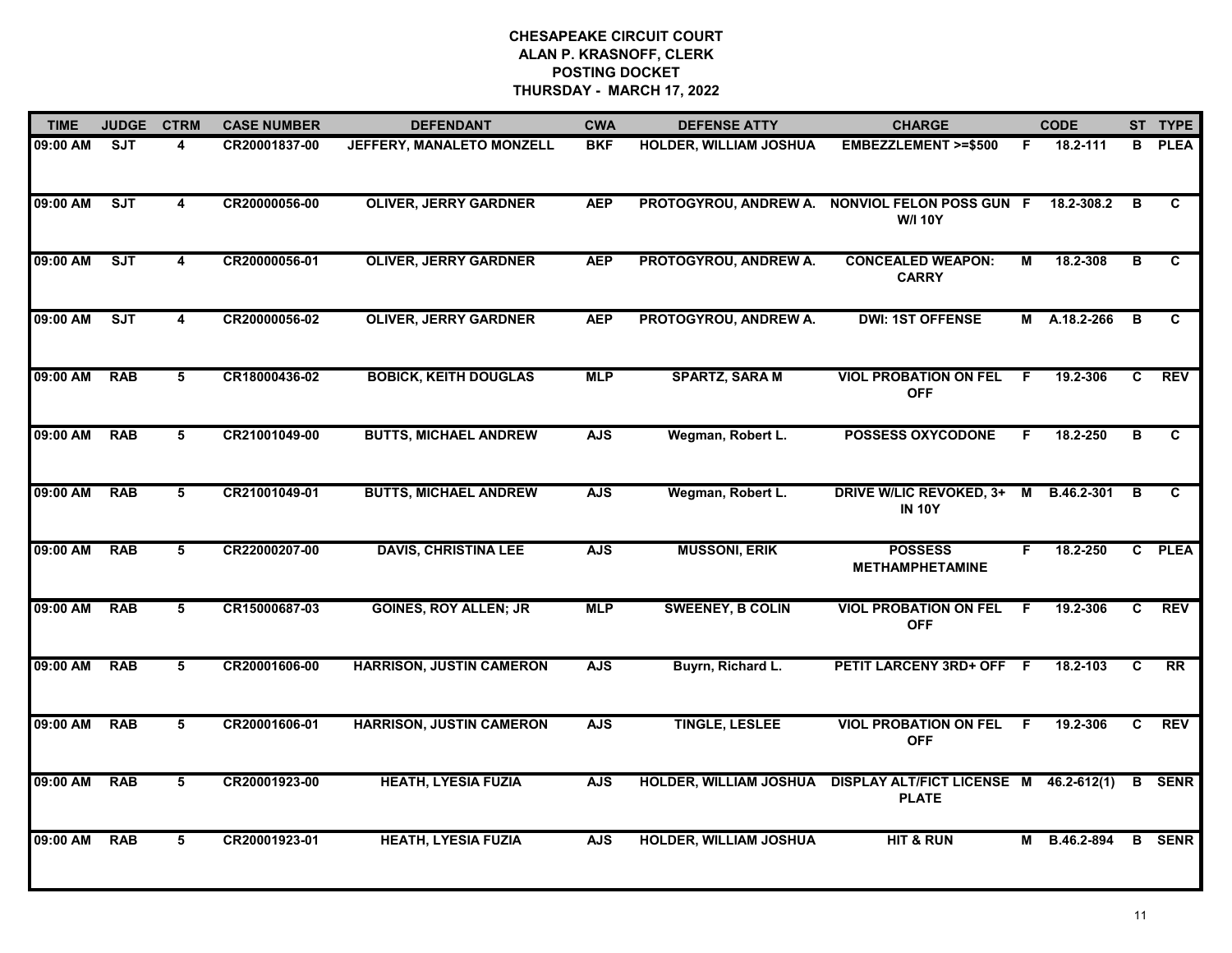| <b>TIME</b> | <b>JUDGE</b> | <b>CTRM</b> | <b>CASE NUMBER</b> | <b>DEFENDANT</b>           | <b>CWA</b> | <b>DEFENSE ATTY</b>           | <b>CHARGE</b>                                                   |    | <b>CODE</b> |                | ST TYPE       |
|-------------|--------------|-------------|--------------------|----------------------------|------------|-------------------------------|-----------------------------------------------------------------|----|-------------|----------------|---------------|
| 09:00 AM    | <b>RAB</b>   | 5           | CR20001923-02      | <b>HEATH, LYESIA FUZIA</b> | <b>AJS</b> | <b>HOLDER, WILLIAM JOSHUA</b> | <b>POSSESS</b><br><b>METHAMPHETAMINE</b>                        | F. | 18.2-250    |                | <b>B</b> SENR |
| 09:00 AM    | <b>RAB</b>   | 5           | CR20001923-03      | <b>HEATH, LYESIA FUZIA</b> | <b>AJS</b> | <b>HOLDER, WILLIAM JOSHUA</b> | <b>OBSTRUCT/RESIST W/O</b><br><b>FORCE</b>                      | м  | 18.2-460    |                | <b>B</b> SENR |
| 09:00 AM    | <b>RAB</b>   | 5           | CR20001923-04      | <b>HEATH, LYESIA FUZIA</b> | <b>AJS</b> | <b>HOLDER, WILLIAM JOSHUA</b> | <b>BREAK &amp; ENTER</b>                                        | F. | 18.2-91     |                | C SENR        |
| 09:00 AM    | <b>RAB</b>   | 5           | CR20001923-05      | <b>HEATH, LYESIA FUZIA</b> | <b>AJS</b> | <b>HOLDER, WILLIAM JOSHUA</b> | <b>GRAND LARCENY &gt;=\$500</b>                                 | F. | 18.2-95     | C.             | <b>MOT</b>    |
| 09:00 AM    | <b>RAB</b>   | 5           | CR20001923-06      | <b>HEATH, LYESIA FUZIA</b> | <b>AJS</b> | <b>HOLDER, WILLIAM JOSHUA</b> | <b>GRAND LARCENY &gt;=\$500</b>                                 | -F | 18.2-95     | C.             | MOT           |
| 09:00 AM    | <b>RAB</b>   | 5           | CR20001923-07      | <b>HEATH, LYESIA FUZIA</b> | <b>AJS</b> |                               | HOLDER, WILLIAM JOSHUA DESTRUCT PROP W/INTENT M<br>$<$ \$1000   |    | 18.2-137    | C.             | <b>MOT</b>    |
| 09:00 AM    | <b>RAB</b>   | 5           | CR20001923-08      | <b>HEATH, LYESIA FUZIA</b> | <b>AJS</b> | <b>HOLDER, WILLIAM JOSHUA</b> | <b>DESTRUCT PROP W/INTENT F</b><br>$>= $1000$                   |    | 18.2-137    | $\overline{c}$ | <b>MOT</b>    |
| 09:00 AM    | <b>RAB</b>   | 5           | CR20001923-09      | <b>HEATH, LYESIA FUZIA</b> | <b>AJS</b> | <b>HOLDER, WILLIAM JOSHUA</b> | <b>ENTER STRUC TO COMMIT F</b><br><b>LARCENY</b>                |    | 18.2-91     | $\mathbf{c}$   | <b>MOT</b>    |
| 09:00 AM    | <b>RAB</b>   | 5           | CR20001923-10      | <b>HEATH, LYESIA FUZIA</b> | <b>AJS</b> | <b>HOLDER, WILLIAM JOSHUA</b> | <b>ENTER STRUC TO COMMIT F</b><br><b>LARCENY</b>                |    | 18.2-91     |                | C SENR        |
| 09:00 AM    | <b>RAB</b>   | 5           | CR20001923-11      | <b>HEATH, LYESIA FUZIA</b> | <b>AJS</b> | <b>HOLDER, WILLIAM JOSHUA</b> | <b>GRAND LARCENY &gt;=\$500</b>                                 | -F | 18.2-95     |                | C SENR        |
| 09:00 AM    | <b>RAB</b>   | 5           | CR20001923-12      | <b>HEATH, LYESIA FUZIA</b> | <b>AJS</b> | <b>HOLDER, WILLIAM JOSHUA</b> | <b>ENTER STRUC TO COMMIT F</b><br><b>LARCENY</b>                |    | 18.2-91     |                | C SENR        |
| 09:00 AM    | <b>RAB</b>   | 5           | CR20001923-13      | <b>HEATH, LYESIA FUZIA</b> | <b>AJS</b> |                               | HOLDER, WILLIAM JOSHUA POSSESSION OF BURGLARY F<br><b>TOOLS</b> |    | 18.2-94     | $\overline{c}$ | <b>MOT</b>    |
| 09:00 AM    | <b>RAB</b>   | 5           | CR20001923-14      | <b>HEATH, LYESIA FUZIA</b> | <b>AJS</b> |                               | HOLDER, WILLIAM JOSHUA POSSESSION OF BURGLARY F<br><b>TOOLS</b> |    | 18.2-94     | $\mathbf{c}$   | <b>MOT</b>    |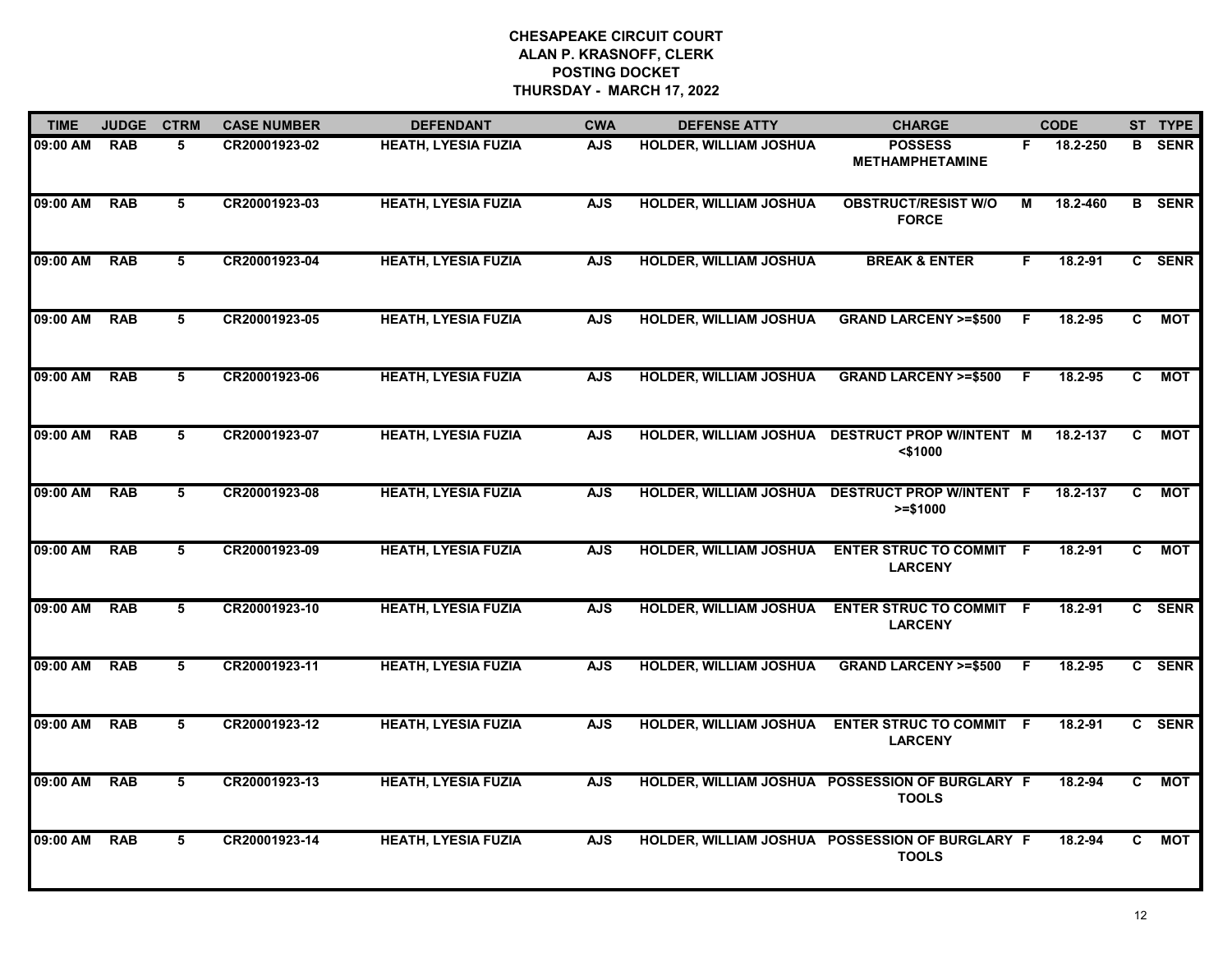| <b>TIME</b> | <b>JUDGE</b> | <b>CTRM</b> | <b>CASE NUMBER</b> | <b>DEFENDANT</b>           | <b>CWA</b> | <b>DEFENSE ATTY</b>           | <b>CHARGE</b>                                                   |   | <b>CODE</b> |                | ST TYPE    |
|-------------|--------------|-------------|--------------------|----------------------------|------------|-------------------------------|-----------------------------------------------------------------|---|-------------|----------------|------------|
| 09:00 AM    | <b>RAB</b>   | 5.          | CR20001923-15      | <b>HEATH, LYESIA FUZIA</b> | <b>AJS</b> |                               | HOLDER, WILLIAM JOSHUA POSSESSION OF BURGLARY F<br><b>TOOLS</b> |   | 18.2-94     | C              | MOT        |
| 09:00 AM    | <b>RAB</b>   | 5           | CR20001923-16      | <b>HEATH, LYESIA FUZIA</b> | <b>AJS</b> | <b>HOLDER, WILLIAM JOSHUA</b> | <b>DESTRUCT PROP W/INTENT M</b><br>$<$ \$1000                   |   | 18.2-137    | C              | <b>MOT</b> |
| 09:00 AM    | <b>RAB</b>   | 5           | CR20001923-17      | <b>HEATH, LYESIA FUZIA</b> | <b>AJS</b> | <b>HOLDER, WILLIAM JOSHUA</b> | <b>DESTRUCT PROP W/INTENT M</b><br>$<$ \$1000                   |   | 18.2-137    | $\mathbf{C}$   | <b>MOT</b> |
| 09:00 AM    | <b>RAB</b>   | 5           | CR20001923-18      | <b>HEATH, LYESIA FUZIA</b> | <b>AJS</b> | <b>HOLDER, WILLIAM JOSHUA</b> | <b>PETIT LARCENY 2ND</b><br><b>OFFENSE</b>                      | М | 18.2-96     | C              | <b>MOT</b> |
| 09:00 AM    | <b>RAB</b>   | 5           | CR20001923-19      | <b>HEATH, LYESIA FUZIA</b> | <b>AJS</b> | <b>HOLDER, WILLIAM JOSHUA</b> | <b>OBTAIN MONEY FALSE</b><br><b>PRET &lt;\$500</b>              | М | 18.2-178    | $\overline{c}$ | <b>MOT</b> |
| 09:00 AM    | <b>RAB</b>   | 5           | CR20001923-20      | <b>HEATH, LYESIA FUZIA</b> | <b>AJS</b> | <b>HOLDER, WILLIAM JOSHUA</b> | <b>PETIT LARCENY 2ND</b><br><b>OFFENSE</b>                      | М | 18.2-96     | $\mathbf{c}$   | <b>MOT</b> |
| 09:00 AM    | <b>RAB</b>   | 5           | CR20001923-21      | <b>HEATH, LYESIA FUZIA</b> | <b>AJS</b> | <b>HOLDER, WILLIAM JOSHUA</b> | <b>DESTRUCT PROP W/INTENT M</b><br>$<$ \$1000                   |   | 18.2-137    | $\overline{c}$ | <b>MOT</b> |
| 09:00 AM    | <b>RAB</b>   | 5           | CR20001923-22      | <b>HEATH, LYESIA FUZIA</b> | <b>AJS</b> | <b>HOLDER, WILLIAM JOSHUA</b> | <b>DESTRUCT PROP W/INTENT F</b><br>$>= $1000$                   |   | 18.2-137    |                | C SENR     |
| 09:00 AM    | <b>RAB</b>   | 5           | CR20001923-23      | <b>HEATH, LYESIA FUZIA</b> | <b>AJS</b> | <b>HOLDER, WILLIAM JOSHUA</b> | <b>TRESPASS AFTER</b><br><b>FORBIDDEN</b>                       | M | 18.2-119    | B              | <b>MOT</b> |
| 09:00 AM    | <b>RAB</b>   | 5           | CR20001923-24      | <b>HEATH, LYESIA FUZIA</b> | <b>AJS</b> | <b>HOLDER, WILLIAM JOSHUA</b> | <b>PWID COCAINE</b>                                             | F | 18.2-248    |                | C SENR     |
| 09:00 AM    | <b>RAB</b>   | 5           | CR20001923-25      | <b>HEATH, LYESIA FUZIA</b> | <b>AJS</b> | <b>HOLDER, WILLIAM JOSHUA</b> | <b>PETIT LARCENY 2ND OFF</b>                                    | M | 18.2-96     | $\overline{c}$ | <b>MOT</b> |
| 09:00 AM    | <b>RAB</b>   | 5           | CR20001923-26      | <b>HEATH, LYESIA FUZIA</b> | <b>AJS</b> | <b>HOLDER, WILLIAM JOSHUA</b> | <b>IDENTITY THEFT</b>                                           | М | 18.2-186.3  |                | C SENR     |
| 09:00 AM    | <b>RAB</b>   | 5           | CR20001786-04      | <b>KIRVIN, JAMES DALE</b>  | <b>SPP</b> | <b>OXENHAM, CARA P</b>        | <b>VIOL GOOD BEHAV ON MISD M</b><br><b>OFF</b>                  |   | 19.2-306    | C.             | <b>REV</b> |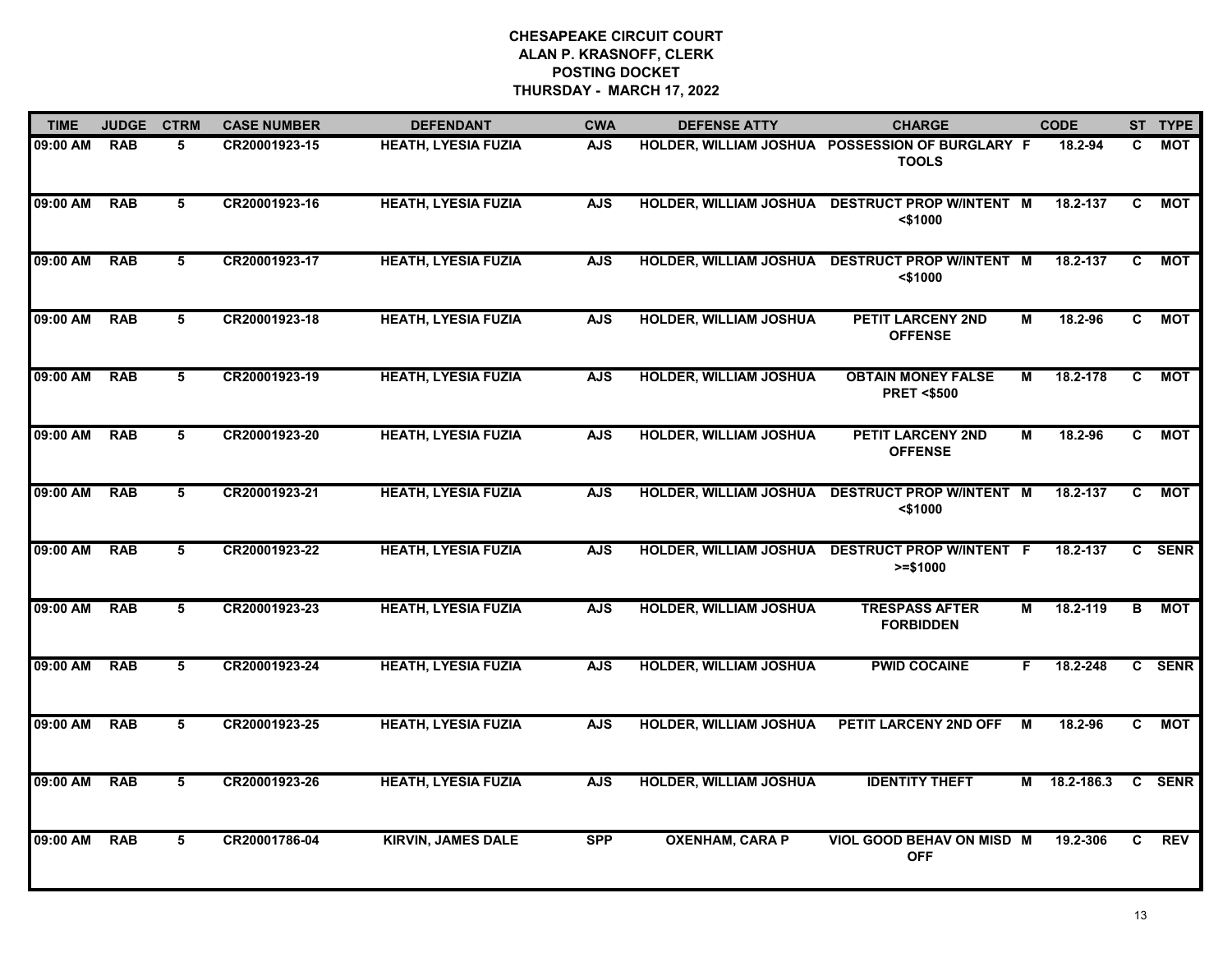| <b>TIME</b>   | <b>JUDGE</b> | <b>CTRM</b> | <b>CASE NUMBER</b> | <b>DEFENDANT</b>                | <b>CWA</b> | <b>DEFENSE ATTY</b>           | <b>CHARGE</b>                                     |    | <b>CODE</b>     |    | ST TYPE       |
|---------------|--------------|-------------|--------------------|---------------------------------|------------|-------------------------------|---------------------------------------------------|----|-----------------|----|---------------|
| 09:00 AM      | <b>RAB</b>   | 5.          | CR20001786-05      | <b>KIRVIN, JAMES DALE</b>       | <b>SPP</b> | <b>OXENHAM, CARA P</b>        | VIOL GOOD BEHAV ON MISD M<br><b>OFF</b>           |    | 19.2-306        | C. | <b>REV</b>    |
| 09:00 AM      | <b>RAB</b>   | 5           | CR20001786-06      | <b>KIRVIN, JAMES DALE</b>       | <b>SPP</b> | <b>OXENHAM, CARA P</b>        | VIOL GOOD BEHAV ON MISD M<br><b>OFF</b>           |    | 19.2-306        | C. | <b>REV</b>    |
| 09:00 AM      | <b>RAB</b>   | 5           | CR22000124-00      | <b>MCCLAIN, MENACHEM SANJAY</b> | <b>AJS</b> | <b>HOLDER, WILLIAM JOSHUA</b> | <b>POSSESS COCAINE</b>                            | F. | 18.2-250        |    | <b>B</b> PLEA |
| 09:00 AM      | <b>RAB</b>   | 5           | CR20000731-01      | <b>PROSTELL, BRIAN EUGENE</b>   | <b>MLP</b> | <b>SPARTZ, SARA M</b>         | <b>VIOL PROBATION ON FEL</b><br><b>OFF</b>        | F. | 19.2-306        | C. | <b>REV</b>    |
| 09:00 AM      | <b>RAB</b>   | 5           | CR08004799-01      | <b>RODGERS, MICHAEL ANTWAN</b>  | <b>MLP</b> | <b>MASSIE, MICHAEL JEROME</b> | <b>VIOL PROBATION ON FEL</b><br><b>OFF</b>        | F. | 19.2-306        | C. | <b>REV</b>    |
| 09:00 AM      | <b>RAB</b>   | 5           | CR08004800-01      | <b>RODGERS, MICHAEL ANTWAN</b>  | <b>MLP</b> | <b>MASSIE, MICHAEL JEROME</b> | <b>VIOL PROBATION ON FEL</b><br><b>OFF</b>        | F. | 19.2-306        | C. | <b>REV</b>    |
| 09:00 AM      | <b>RAB</b>   | 5           | CR08004801-01      | <b>RODGERS, MICHAEL ANTWAN</b>  | <b>MLP</b> | <b>MASSIE, MICHAEL JEROME</b> | <b>VIOL PROBATION ON FEL</b><br><b>OFF</b>        | F. | 19.2-306        | C  | <b>REV</b>    |
| 09:00 AM      | <b>RAB</b>   | 5           | CR19001594-01      | <b>RODGERS, MICHAEL ANTWAN</b>  | <b>MLP</b> | <b>MASSIE, MICHAEL</b>        | <b>REC/BUY STOLEN GOODS</b><br>$<$ \$200          | M  | 18.2-108        |    | <b>B</b> SENT |
| 09:00 AM      | <b>RAB</b>   | 5           | CR19001594-02      | <b>RODGERS, MICHAEL ANTWAN</b>  | <b>MLP</b> | <b>MASSIE, MICHAEL</b>        | <b>ELUDING POLICE -</b><br><b>ENDANGER</b>        |    | $F$ 46.2-817(B) | B  | <b>SENT</b>   |
| 09:00 AM      | <b>RAB</b>   | 5           | CR19001594-03      | <b>RODGERS, MICHAEL ANTWAN</b>  | <b>MLP</b> | <b>MASSIE, MICHAEL</b>        | <b>MANUF/DISTRB SCH I/ II 2ND F</b><br><b>OFF</b> |    | 18.2-248        |    | <b>B</b> SENT |
| 09:01 AM MATA |              | 6           | CR16000948-09      | <b>HARWOOD, BONNIE KATHLEEN</b> | <b>KAM</b> | <b>MORRIS, DIALLOK</b>        | <b>VIOL PROBATION ON FEL</b><br><b>OFF</b>        | -F | 19.2-306        | C  | DC            |
| 09:01 AM      | <b>MATA</b>  | 6           | CR16000948-10      | <b>HARWOOD, BONNIE KATHLEEN</b> | <b>KAM</b> | <b>MORRIS, DIALLOK</b>        | <b>VIOL PROBATION ON FEL</b><br><b>OFF</b>        | F. | 19.2-306        | C  | DC.           |
| 09:01 AM      | <b>MATA</b>  | 6           | CR19000733-09      | <b>LIGHTFOOT, ERIC MARQUIAL</b> | <b>EEM</b> | <b>SPARTZ, SARA</b>           | <b>VIOL PROBATION ON FEL</b><br><b>OFF</b>        | F  | 19.2-306        | C. | DC.           |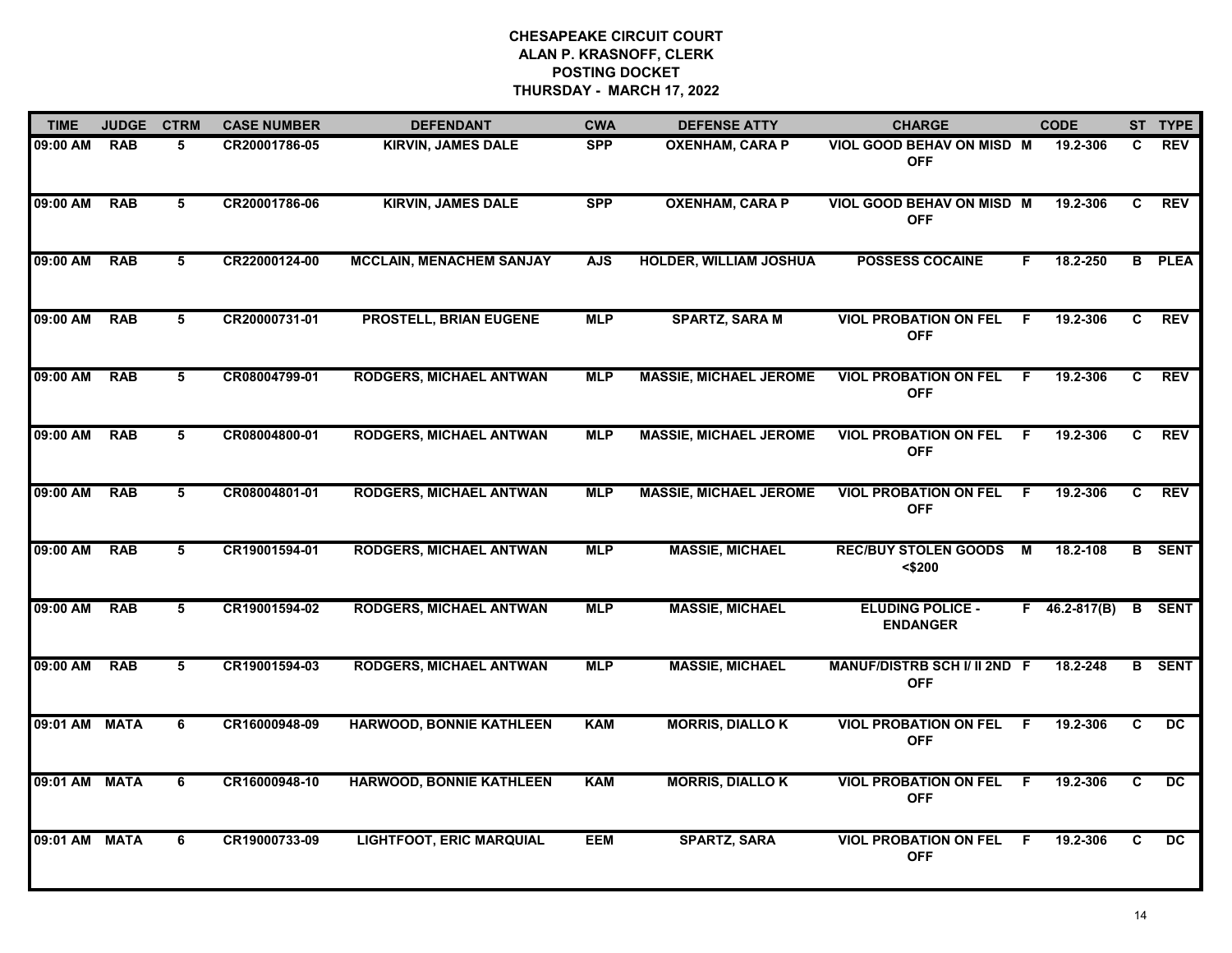| <b>TIME</b> | <b>JUDGE</b> | <b>CTRM</b> | <b>CASE NUMBER</b> | <b>DEFENDANT</b>                | <b>CWA</b> | <b>DEFENSE ATTY</b>       | <b>CHARGE</b>                               |    | <b>CODE</b> | <b>ST</b> | <b>TYPE</b>     |
|-------------|--------------|-------------|--------------------|---------------------------------|------------|---------------------------|---------------------------------------------|----|-------------|-----------|-----------------|
| 09:01 AM    | <b>MATA</b>  | 6           | CR19000733-10      | <b>LIGHTFOOT, ERIC MARQUIAL</b> | <b>EEM</b> | <b>SPARTZ, SARA</b>       | <b>VIOL PROBATION OF MISD</b><br><b>OFF</b> | М  | 19.2-306    | C.        | <b>DC</b>       |
| 09:01 AM    | <b>MATA</b>  | 6           | CR19000733-11      | <b>LIGHTFOOT, ERIC MARQUIAL</b> | <b>EEM</b> | <b>SPARTZ, SARA</b>       | <b>VIOL PROBATION ON FEL</b><br><b>OFF</b>  | .F | 19.2-306    | C.        | DC              |
| 09:01 AM    | <b>MATA</b>  | 6           | CR19000733-12      | <b>LIGHTFOOT, ERIC MARQUIAL</b> | <b>EEM</b> | <b>SPARTZ, SARA</b>       | <b>VIOL PROBATION OF MISD</b><br><b>OFF</b> | M  | 19.2-306    | C.        | DC              |
| 09:01 AM    | <b>MATA</b>  | 6           | CR18001389-02      | <b>WEST, AMBER MACRAE</b>       | <b>DRT</b> | <b>HERNANDEZ, DONNA E</b> | <b>VIOL PROBATION ON FEL</b><br><b>OFF</b>  | E. | 19.2-306    | C         | DC              |
| 09:01 AM    | <b>MATA</b>  | 6           | CR19001005-05      | <b>WEST, AMBER MACRAE</b>       | <b>DRT</b> | <b>HERNANDEZ, DONNA E</b> | <b>VIOL PROBATION ON FEL</b><br><b>OFF</b>  | -F | 19.2-306    | C         | DC              |
| 09:01 AM    | <b>MATA</b>  | 6           | CR21001854-00      | <b>WEST, AMBER MACRAE</b>       | <b>DRT</b> | <b>HERNANDEZ, DONNA E</b> | <b>POSSESS</b><br><b>METHAMPHETAMINE</b>    | F. | 18.2-250    | C.        | $\overline{DC}$ |